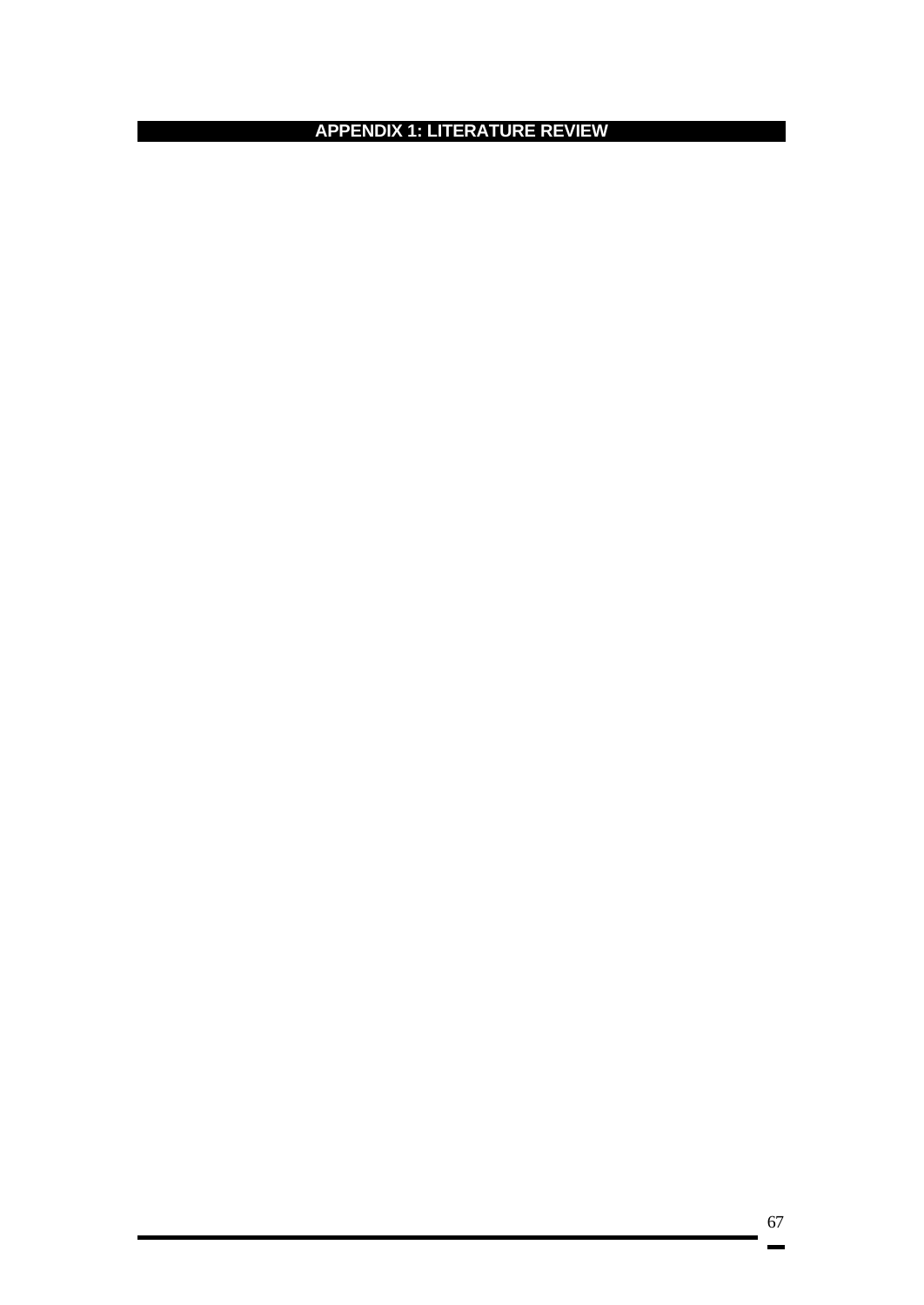| Ref            | Author/                                               | <b>Title</b>                                                                                      | <b>Regions</b>                                 | <b>Species</b>                                                                                                                                                                                                    | <b>Data lists</b>                                                                                                                                                                                               | Capability                                                                     | <b>Suitability</b>                     | Economic                                                                                                                                                              | <b>Maps</b>                                                                                                                        | <b>Envelopes</b>                                | <b>Notes</b>                                                                                                                                                                                |
|----------------|-------------------------------------------------------|---------------------------------------------------------------------------------------------------|------------------------------------------------|-------------------------------------------------------------------------------------------------------------------------------------------------------------------------------------------------------------------|-----------------------------------------------------------------------------------------------------------------------------------------------------------------------------------------------------------------|--------------------------------------------------------------------------------|----------------------------------------|-----------------------------------------------------------------------------------------------------------------------------------------------------------------------|------------------------------------------------------------------------------------------------------------------------------------|-------------------------------------------------|---------------------------------------------------------------------------------------------------------------------------------------------------------------------------------------------|
| No.            | Date/Source                                           |                                                                                                   |                                                |                                                                                                                                                                                                                   | used                                                                                                                                                                                                            |                                                                                |                                        | analysis                                                                                                                                                              | used                                                                                                                               |                                                 |                                                                                                                                                                                             |
| $\mathbf{1}$   | <b>ABARE</b>                                          | Forest<br>plantations on<br>cleared<br>agricultural land<br>in Australia                          | National<br>Plantation<br>Inventory<br>Regions | Pinus radiata.<br>P. pinaster,<br>E. globulus,<br>E. nitens,<br>E. regnans,<br>E. grandis,<br>E. pilularis,<br>Corymbia<br>variegata,<br>P. caribaea.<br>P. elliottii,<br>А.<br>cunninghamii<br>Acacia<br>mangium | <b>BRS</b> rainfall<br>data,<br>Margules<br>Groome<br>Pöyry<br>plantation<br>yield, costs,<br>final market<br>prices and<br>timber<br>processing<br>data, AUSLIG<br>road<br>coverages,<br>ABARE farm<br>surveys | Rainfall                                                                       | Cleared agr<br>land, agr<br>land value | Plantation costs.<br>timber<br>processing<br>costs (fixed &<br>variable,<br>recovery rates &<br>capacity),<br>transport costs,<br>market prices,<br>value of agr land | Maps of<br>each<br>region of:<br>Current<br>agr land<br>use and<br>value,<br>plantation<br>productivit<br>y, potential<br>land use | Varied<br>depending on<br>region and<br>species | A national study<br>looking only at<br>rainfall for capability.<br>Doesn't cover all the<br>mills                                                                                           |
| $\overline{2}$ | Allen, R &<br>Assoc. 1982.<br>Prepared for<br>Vic LCC | An investigation<br>of private land<br>suitable for<br>softwood<br>production in SW<br>District 1 | Green<br>Triangle                              | P. radiata                                                                                                                                                                                                        | Land sales                                                                                                                                                                                                      | Cleared<br>freehold land,<br>rainfall.<br>temperature,<br>soils.<br>topography | Land use                               | Land sales                                                                                                                                                            | N/A                                                                                                                                | N/A                                             | Area statements by<br>productivity zones                                                                                                                                                    |
| 3              | Beckhouse<br>J.A., 1996,<br><b>SFNSW</b>              | South East<br>Eucalypt<br>Plantation<br>Program                                                   | <b>SE NSW</b>                                  | Tablelands:<br>E. nitens<br>Coastal:<br>E. botryoides<br>E. saligna                                                                                                                                               | <b>Covers MAI</b><br>quoted in<br>literature.<br>Rough yield<br>schedules.                                                                                                                                      | Gives most<br>promising<br>species for<br>Coastal &<br>Tablelands              | Assesses<br>other<br>reports.          | Market<br>discussion.<br><b>Summarises</b><br>previous market<br>assessments &<br>opportunities<br>Presents IRRs.                                                     | None                                                                                                                               | N/A                                             | Review of south<br>coast plantation<br>prospects, including<br>species lists, MAIs,<br>site preparation<br>requirements &<br>management. Also<br>lists further<br>research<br>requirements. |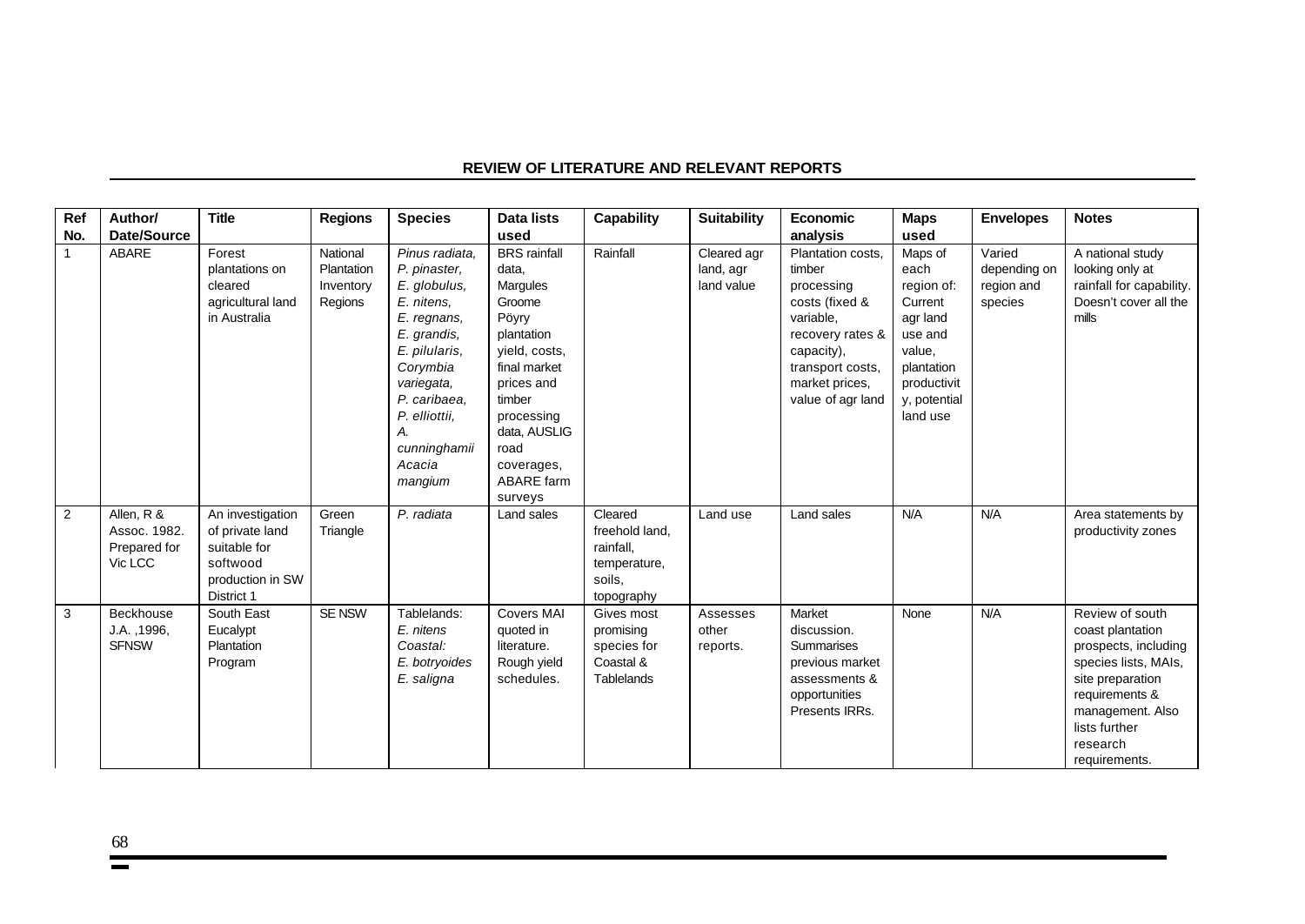| Ref            | Author/                                                                                                                                           | <b>Title</b>                                                                                                                                                                                                                                                                                                                              | <b>Regions</b>         | <b>Species</b>                                                                                                                                                                                                    | <b>Data lists</b>                            | <b>Capability</b>                                                                                                                                                                                        | <b>Suitability</b>                                                                                                                                                                          | Economic                                                                              | <b>Maps</b>                                                                      | <b>Envelopes</b>                                                                                                             | <b>Notes</b>                                                                                                                                                                                                                                                               |
|----------------|---------------------------------------------------------------------------------------------------------------------------------------------------|-------------------------------------------------------------------------------------------------------------------------------------------------------------------------------------------------------------------------------------------------------------------------------------------------------------------------------------------|------------------------|-------------------------------------------------------------------------------------------------------------------------------------------------------------------------------------------------------------------|----------------------------------------------|----------------------------------------------------------------------------------------------------------------------------------------------------------------------------------------------------------|---------------------------------------------------------------------------------------------------------------------------------------------------------------------------------------------|---------------------------------------------------------------------------------------|----------------------------------------------------------------------------------|------------------------------------------------------------------------------------------------------------------------------|----------------------------------------------------------------------------------------------------------------------------------------------------------------------------------------------------------------------------------------------------------------------------|
| No.            | <b>Date/Source</b>                                                                                                                                |                                                                                                                                                                                                                                                                                                                                           |                        |                                                                                                                                                                                                                   | used                                         |                                                                                                                                                                                                          |                                                                                                                                                                                             | analysis                                                                              | used                                                                             |                                                                                                                              |                                                                                                                                                                                                                                                                            |
| $\overline{4}$ | Bonny, L.,<br>1991, FCNSW,<br>Research<br>Paper No. 12                                                                                            | Growth of a E.<br>grandis<br>plantation<br>following<br>intensive<br>silvicultural<br>treatments<br>applied in the<br>first 6 years.                                                                                                                                                                                                      | Northern<br><b>NSW</b> | E.grandis                                                                                                                                                                                                         | Growth rates<br>as MAI to 6<br>years         | Site preparation<br>methods to<br>obtain MAIs.                                                                                                                                                           | N/A                                                                                                                                                                                         | N/A                                                                                   | N/A                                                                              | 33°S-25°S,<br>grows best<br>on lower<br>slopes, deep<br>soils of at<br>least<br>moderate<br>fertility,<br>1500mm<br>rainfall | Possible use in<br>determining growth<br>rates.                                                                                                                                                                                                                            |
| 5              | Booth, T.H and<br>Jovanovic, T.,<br>1991, CSIRO<br>Division of<br>Forestry,<br>Report to the<br>National<br>Plantations<br>Advisory<br>Committee. | Integrating<br>farming and<br>forestry.<br>Commercial<br>wood production<br>on cleared<br>agricultural land.<br>Appendix B. B1<br>"Identification of<br>land capable of<br>private plantation<br>development.<br>"B4<br>"Environmental<br>costs and<br>benefits of<br>establishing<br>plantations on<br>cleared<br>agricultural<br>land." | All<br>Australia       | E.diversicolor<br>E.globulus<br>E.grandis<br>E.nitens<br>E.pilularis<br>E.regnans<br>E.saligna<br>A.mangium<br>A.mearnsii<br>A.melanoxylon<br>P.radiata<br>P.elliottii<br>P.caribaea<br>Araucaria<br>cunninghamii | SPANS GIS<br><b>ESOCLIM</b><br><b>AUSLIG</b> | Climate,<br>rainfall.<br>temperature<br>Soil: physical,<br>chemical<br>Topography:<br>Pests:<br>Diseases:<br>Potential for<br>irrigated<br>plantations.<br>Potential for<br>hardwood on<br>cleared land. | <b>Discusses</b><br>environ-<br>mental costs/<br>benefits.<br><b>Discusses</b><br>constraints<br>of: seed<br>availability,<br>frost, pests,<br>pathogens,<br>salinity,<br>water-<br>logging | Tas, Vic, WA<br>case studies.<br>Costs and<br>returns for<br>farming and<br>forestry. | Soil 1:5<br>million<br>Veg <sup>n</sup> 1:5<br>million<br>Climate 1:5<br>million | Rainfall<br>>600mm/yr<br>Cleared<br>Vegetation<br>Dry<br>season<=6<br>months                                                 | Comprehensive<br>analysis of<br>plantation capability.<br>Includes<br>environmental,<br>harvesting and<br>research<br>constraints.<br>Environmental<br>benefits of<br>hydrological, soil,<br>biodiversity,<br>climatological,<br>Economic studies.<br>National scale study |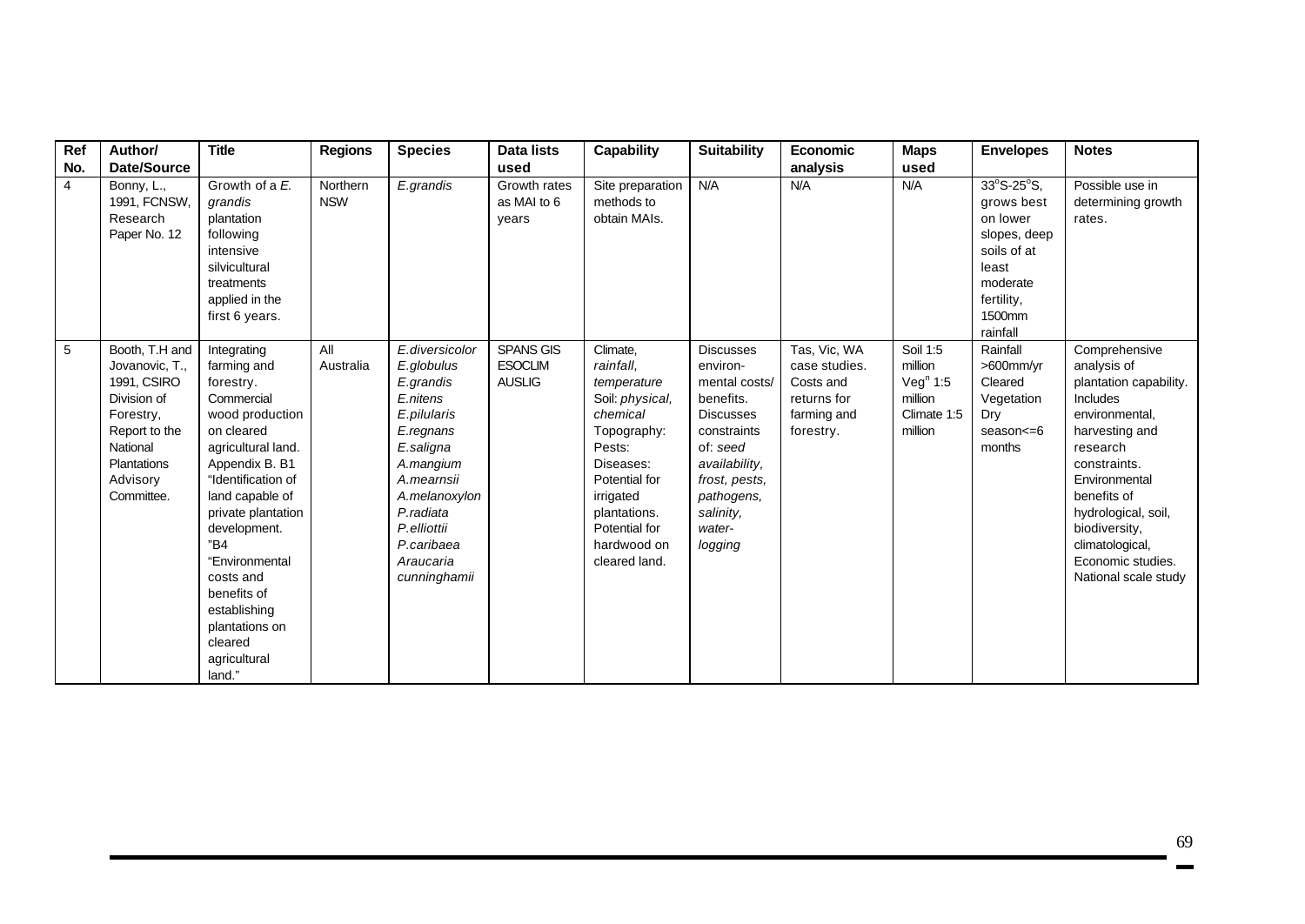| Ref            | Author/       | <b>Title</b>      | <b>Regions</b> | <b>Species</b> | Data lists   | Capability          | <b>Suitability</b> | <b>Economic</b> | <b>Maps</b> | <b>Envelopes</b> | <b>Notes</b>         |
|----------------|---------------|-------------------|----------------|----------------|--------------|---------------------|--------------------|-----------------|-------------|------------------|----------------------|
| No.            | Date/Source   |                   |                |                | used         |                     |                    | analysis        | used        |                  |                      |
| 6              | Borschmann    | <b>DRAFT</b>      | Victoria       | E. globulus,   | Growth data  | Cleared             | <b>Distance</b>    | N/A             | Plantation  | N/A              | Area statements by   |
|                | R. 1998.      | Plantation        |                | P. radiata     | derived from | freehold land,      | from town          |                 | productivit |                  | productivity classes |
|                | Prepared for  | productivity      |                |                | research     | rainfall, altitude, | centres            |                 | y potential |                  |                      |
|                | Plantation    | potential of Blue |                |                | trials and   | geology x           |                    |                 | for P.      |                  |                      |
|                | Development   | Gum and Radiata   |                |                | demo         | rainfall classes    |                    |                 | radiata &   |                  |                      |
|                | Services for  | Pine for NE       |                |                | plantings    |                     |                    |                 | E.          |                  |                      |
|                | Plantations   | Victoria          |                |                |              |                     |                    |                 | globulus    |                  |                      |
|                | North East    |                   |                |                |              |                     |                    |                 |             |                  |                      |
| $\overline{7}$ | Prepared by   | Identification of | Eden           | E. nitens,     |              | Cleared private     | Land values,       | NPV and         | Plantation  | N/A              | Area statements      |
|                | BRS under the | plantation        |                | P. radiata     |              | land. Climate (     | land tenure        | productivity    | potential   |                  |                      |
|                | Eden RFA      | expansion         |                |                |              | rainfall, temp,     | and use,           | classes         | maps for    |                  |                      |
|                | process 1998  | opportunities in  |                |                |              | radiation &         | productivity       |                 | P. radiata  |                  |                      |
|                |               | NSW - Eden        |                |                |              | evaporation)        | classes &          |                 | & E. nitens |                  |                      |
|                |               | CRA region        |                |                |              | Soil (geology,      | buffer             |                 | Land        |                  |                      |
|                |               |                   |                |                |              | lithology,          | exclusions         |                 | tenure &    |                  |                      |
|                |               |                   |                |                |              | landscapes,         |                    |                 | use, NPV    |                  |                      |
|                |               |                   |                |                |              | depths, nutrient    |                    |                 | of Ag, NPV  |                  |                      |
|                |               |                   |                |                |              | index).             |                    |                 | of          |                  |                      |
|                |               |                   |                |                |              | Topography.         |                    |                 | plantations |                  |                      |
|                |               |                   |                |                |              | Site index          |                    |                 | (baseline,  |                  |                      |
|                |               |                   |                |                |              |                     |                    |                 | high & low  |                  |                      |
|                |               |                   |                |                |              |                     |                    |                 | scenario)   |                  |                      |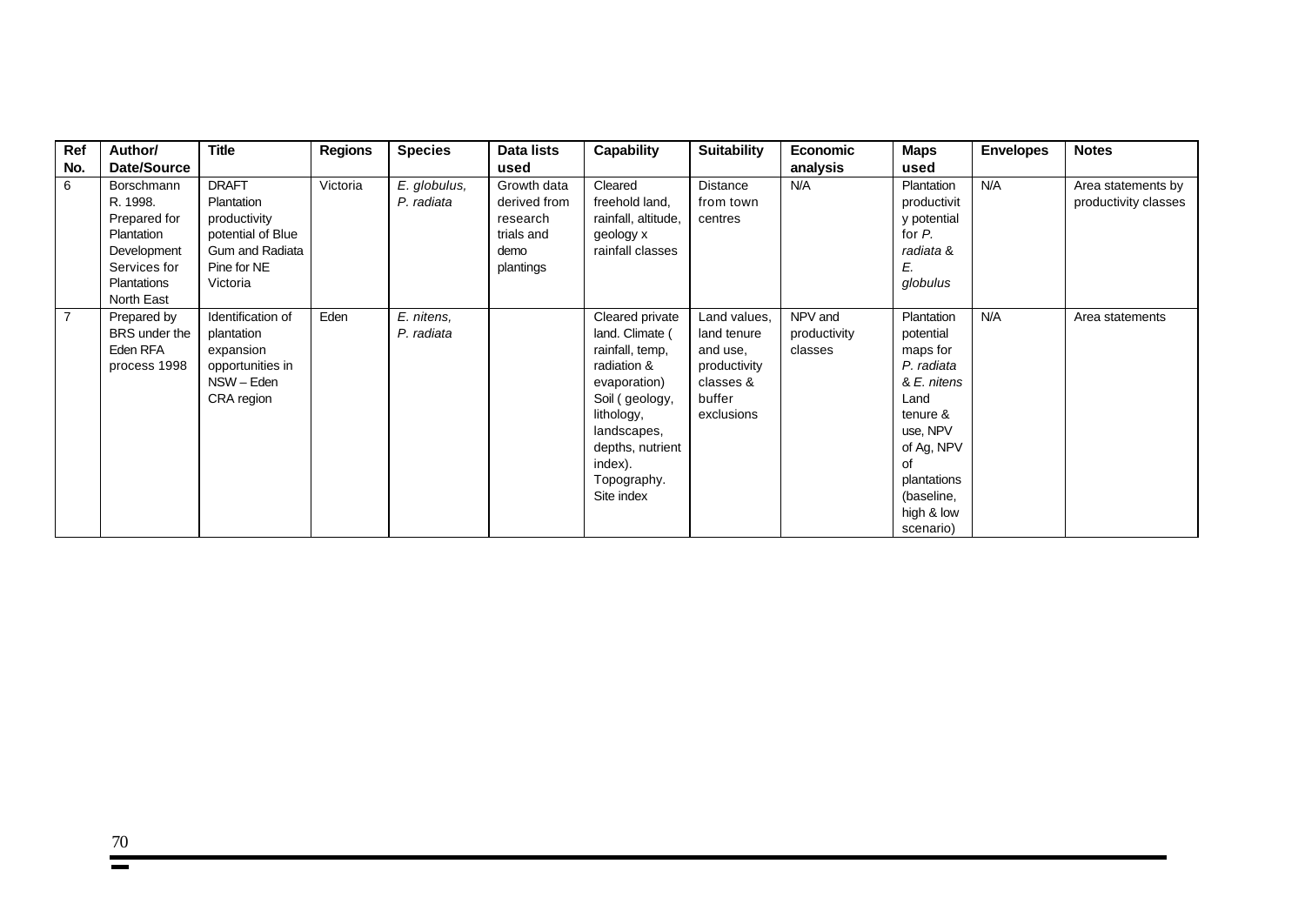| Ref | Author/                                                                                                                     | <b>Title</b>                                                                                                                                                                 | <b>Regions</b>               | <b>Species</b>                                               | <b>Data lists</b>                                                                                                                                                      | <b>Capability</b>                                                                                                                                             | <b>Suitability</b>                                                 | Economic                                                                                                                            | <b>Maps</b>                                                                                                                                                                                             | <b>Envelopes</b> | <b>Notes</b>                                                                    |
|-----|-----------------------------------------------------------------------------------------------------------------------------|------------------------------------------------------------------------------------------------------------------------------------------------------------------------------|------------------------------|--------------------------------------------------------------|------------------------------------------------------------------------------------------------------------------------------------------------------------------------|---------------------------------------------------------------------------------------------------------------------------------------------------------------|--------------------------------------------------------------------|-------------------------------------------------------------------------------------------------------------------------------------|---------------------------------------------------------------------------------------------------------------------------------------------------------------------------------------------------------|------------------|---------------------------------------------------------------------------------|
| No. | Date/Source                                                                                                                 |                                                                                                                                                                              |                              |                                                              | used                                                                                                                                                                   |                                                                                                                                                               |                                                                    | analysis                                                                                                                            | used                                                                                                                                                                                                    |                  |                                                                                 |
| 8   | Bush et al<br>1998 Central<br>Highlands(Vic)<br>Prepared by<br><b>BRS</b> for<br>Central<br><b>Highlands RFA</b><br>process | Plantation<br>potential<br>analysis                                                                                                                                          | Murray<br>Valley<br>Victoria | E. nitens,<br>E. regnans<br>P. radiata,<br>А.<br>melanoxylon | Topographic<br>models, soil<br>suitability<br>classes                                                                                                                  | Temperature,<br>soil types and<br>slope                                                                                                                       | Relationship<br>between<br>land property<br>size and land<br>price | Relationship<br>between land<br>property size<br>and land price.<br>Socio-economic<br>analysis                                      | Rainfall,<br>soil capab.<br>Land<br>cover &<br>tenure.<br>land suitab<br>by parcel<br>size.<br>Potential<br>for E.<br>globulus,<br>E. nitens,<br>E.<br>regnans,<br>P. radiata,<br>А.<br>melanoxyl<br>on | N/A              | A report with area<br>statements by<br>suitability classes                      |
| 9   | Bruskin S.,<br>SFNSW,<br>research<br>division, Coffs<br>Harbour                                                             | Rainforest<br>Plantings,<br>material<br>prepared for the<br>joint venture<br>plantation<br>manager in<br>response to a<br>submission from<br>the Big Scrub<br>Landcare group | <b>NSW North</b><br>Coast    | various<br>rainforest<br>species                             | Hoop pine log<br>prices to<br>1994/95,<br><b>NSW</b><br>rainforest<br>growth data,<br>eucalyptus<br>growth data,<br>economic<br>analysis,,<br>climate/rainfall<br>data | rainfall<br>statistics.<br>optimal growth<br>rates for<br>eucalypt and<br>rainforest<br>species, soil<br>types for hoop<br>and bunya<br>pine, climate<br>data | Market<br>discussions.<br>wood<br>production<br>schedules.         | eucalypt, hoop<br>pine, mixed<br>rainforest<br>plantations and<br>cash flow<br>summaries<br>associated with<br>varying<br>ventures. | basic<br>geology                                                                                                                                                                                        | N/A              | detailed discussion<br>of economics of<br>rainforest species in<br>plantations, |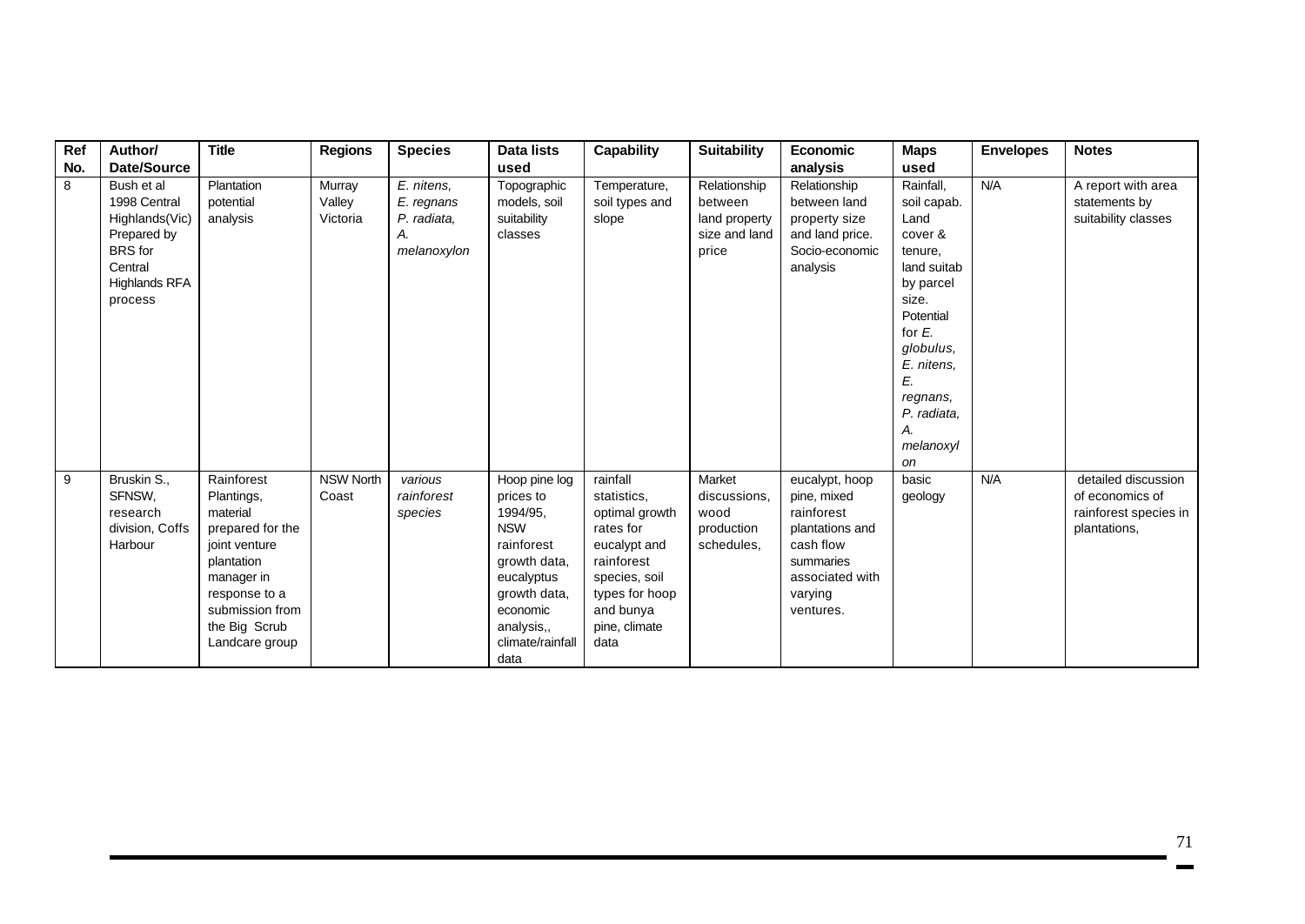| Ref<br>No. | Author/<br>Date/Source                                                                                       | <b>Title</b>                                                                                                             | <b>Regions</b> | <b>Species</b>                 | Data lists<br>used                                   | Capability                                 | <b>Suitability</b> | Economic<br>analysis                                                     | <b>Maps</b><br>used | <b>Envelopes</b>                                                                                                                                      | <b>Notes</b>                                                                                |
|------------|--------------------------------------------------------------------------------------------------------------|--------------------------------------------------------------------------------------------------------------------------|----------------|--------------------------------|------------------------------------------------------|--------------------------------------------|--------------------|--------------------------------------------------------------------------|---------------------|-------------------------------------------------------------------------------------------------------------------------------------------------------|---------------------------------------------------------------------------------------------|
| 10         | Bureau of<br>Transport &<br>Commun-<br>ication, 1996,<br>Economics<br><b>Working Paper</b><br>23.            | Costs of carbon<br>sequestration<br>through<br>afforestation:<br>greenhouse gas<br>emissions<br>Australian<br>Transport. | National       | P. radiata                     | Carbon<br>sequestration<br>rates for<br>plantations. | <b>Uses CSIRO</b><br>1991 study.<br>Ref 1. | N/A                | Costs                                                                    | N/A                 | N/A                                                                                                                                                   | Utilised work from<br>Booth and Jovanovic<br>1991.                                          |
| 11         | Centre for<br>International<br>Economics,<br>1994,<br>Prepared for<br>SFNSW.                                 | Community and<br>social benefits<br>of eucalypt<br>plantations                                                           | <b>NSW</b>     | not-specified                  | Descriptive<br>costs and<br>benefits                 | N/A                                        | N/A                | N/A                                                                      | None                | None                                                                                                                                                  | Descriptive summary<br>of costs and<br>benefits to<br>community of<br>eucalypt plantations. |
| 12         | Chandler,<br>Fraser,<br>Keating,<br>Forest<br>Industry<br>consultants<br>New Zealand,<br>1994, for<br>SFNSW. | A eucalypt<br>plantation<br>programme for<br><b>NSW</b>                                                                  | All NSW        | <b>Unspecified</b><br>eucalypt | Approx<br>royalty                                    | N/A                                        | N/A                | Australian<br>markets and<br>international<br>demand.                    | None                | None                                                                                                                                                  | A market discussion                                                                         |
| 13         | Clark, R.V.,<br>1995, SFNSW                                                                                  | Growing radiata<br>pine sawlogs on<br>farms in NSW.<br>Plantations and<br>agroforestry for<br>profit.                    | <b>NSW</b>     | P.radiata                      | Management<br>regime                                 | N/A                                        | N/A                | Costs of<br>establishment,<br>approximate<br>returns, present<br>values. | None                | Soil depth<br>40-50 cm, <<br>$18^\circ$ , most<br>soils suitable<br>except<br>poorly<br>drained or<br>soils with<br>poor water<br>holding<br>capacity | Guide to planning,<br>assessment,<br>maintenance and<br>harvesting                          |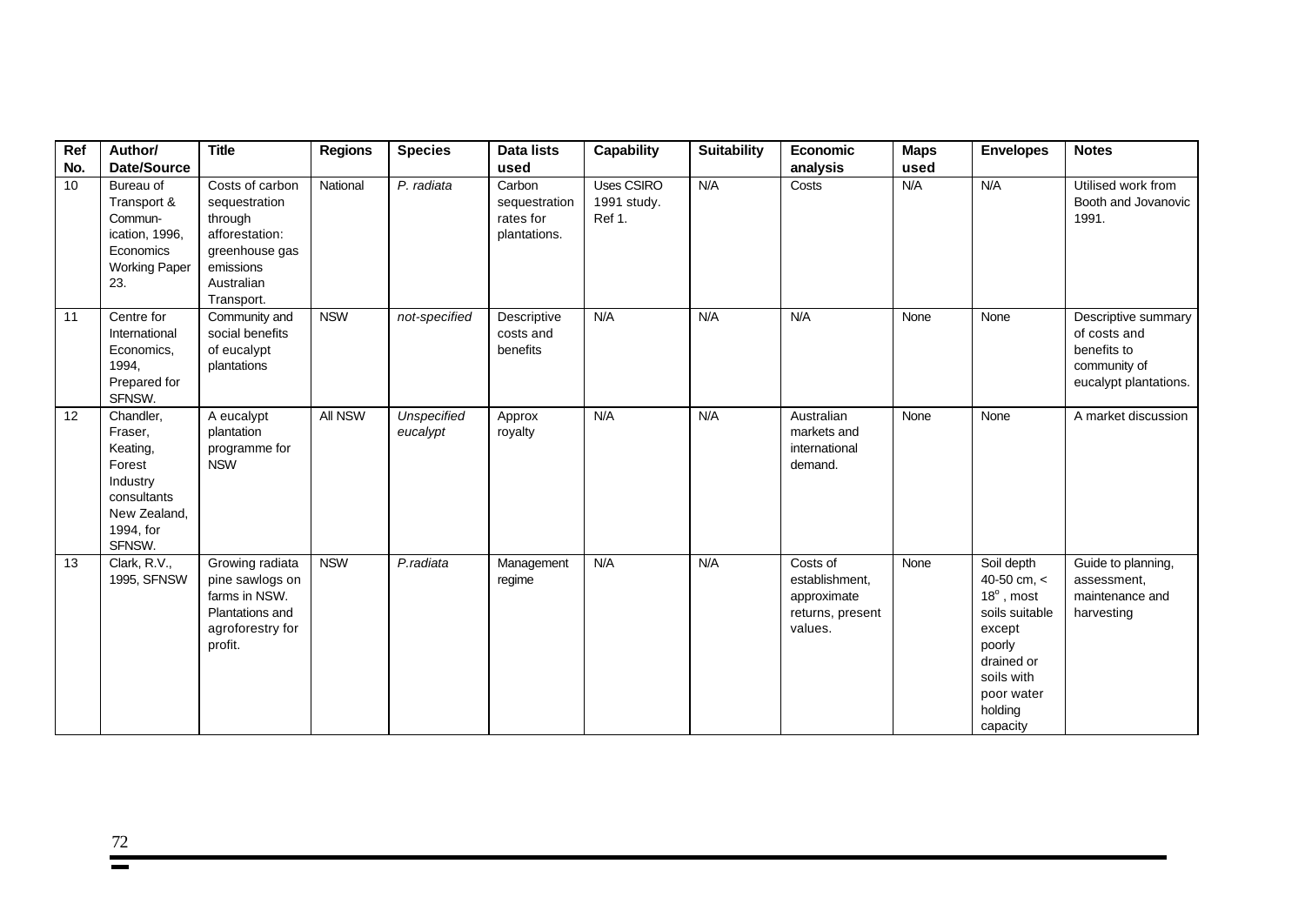| Ref | Author/                                                                                               | <b>Title</b>                                                                                                                             | <b>Regions</b>                                          | <b>Species</b>                                    | Data lists                                                                                                                                     | <b>Capability</b>                                                      | <b>Suitability</b>                                                                           | <b>Economic</b>                                                                                   | <b>Maps</b> | <b>Envelopes</b> | <b>Notes</b>                                                                                                       |
|-----|-------------------------------------------------------------------------------------------------------|------------------------------------------------------------------------------------------------------------------------------------------|---------------------------------------------------------|---------------------------------------------------|------------------------------------------------------------------------------------------------------------------------------------------------|------------------------------------------------------------------------|----------------------------------------------------------------------------------------------|---------------------------------------------------------------------------------------------------|-------------|------------------|--------------------------------------------------------------------------------------------------------------------|
| No. | <b>Date/Source</b>                                                                                    |                                                                                                                                          |                                                         |                                                   | used                                                                                                                                           |                                                                        |                                                                                              | analysis                                                                                          | used        |                  |                                                                                                                    |
| 14  | Clark, J., 1995,<br>Environment<br>Victoria. A<br>report to the<br>State<br>Conservation<br>Councils. | Australia's<br>Plantations:<br>industry,<br>employment,<br>environment.                                                                  | Australia                                               | P.radiata                                         | MAI for<br>softwood<br>plantation<br>regions.<br>Projected<br>softwood<br>timber<br>production.<br>National area<br>of plantation<br>by region | None                                                                   | None                                                                                         | Overall industry<br>overview,<br>markets, current<br>volumes,<br>employment,<br>growth potential. | None        | None             | An overview of the<br>plantation based<br>industry inc.:<br>employment,<br>industry potential,<br>and resource.    |
| 15  | Cornish, P.,<br>1989.<br>Technical<br>Paper No. 49,<br>FCNSW.                                         | The effects of<br>radiata pine<br>plantation<br>establishment<br>and management<br>on water yields<br>and water<br>quality - a<br>review | Australia,<br><b>New</b><br>Zealand,<br>South<br>Africa | P.radiata, and<br>mentioned<br>eucalypt<br>usage. | Changes in<br>streamflow<br>with<br>plantation<br>age,<br>downstream<br>impacts.                                                               | N/A                                                                    | N/A                                                                                          | N/A                                                                                               | N/A         | N/A              | Review of plantation<br>effect on water<br>quantity and quality.                                                   |
| 16  | Crevatin et al<br>1996.<br>Undertaken by<br>DPI forestry<br>for<br>Queensland<br>Commodity<br>Exports | $South - east$<br>Queensland<br>hardwood<br>plantation land<br>suitability study                                                         | <b>SEQ</b>                                              | No particular<br>hardwood<br>species              | Annual precip<br>ANUCLIM,<br>slope AUSLIG<br>Land cover<br>Landsat,<br>statigraphic<br>units.<br>cadastral                                     | Freehold<br>cleared land,<br>rainfall, slopes,<br>soil type<br>classes | Land use<br>(not used for<br>cropping),<br>land size,<br>distance<br>from<br><b>Brisbane</b> | N/A                                                                                               | N/A         | N/A              | Assessing feasibility<br>of amount of land<br>suitably available for<br>plantations around<br>the Port of Brisbane |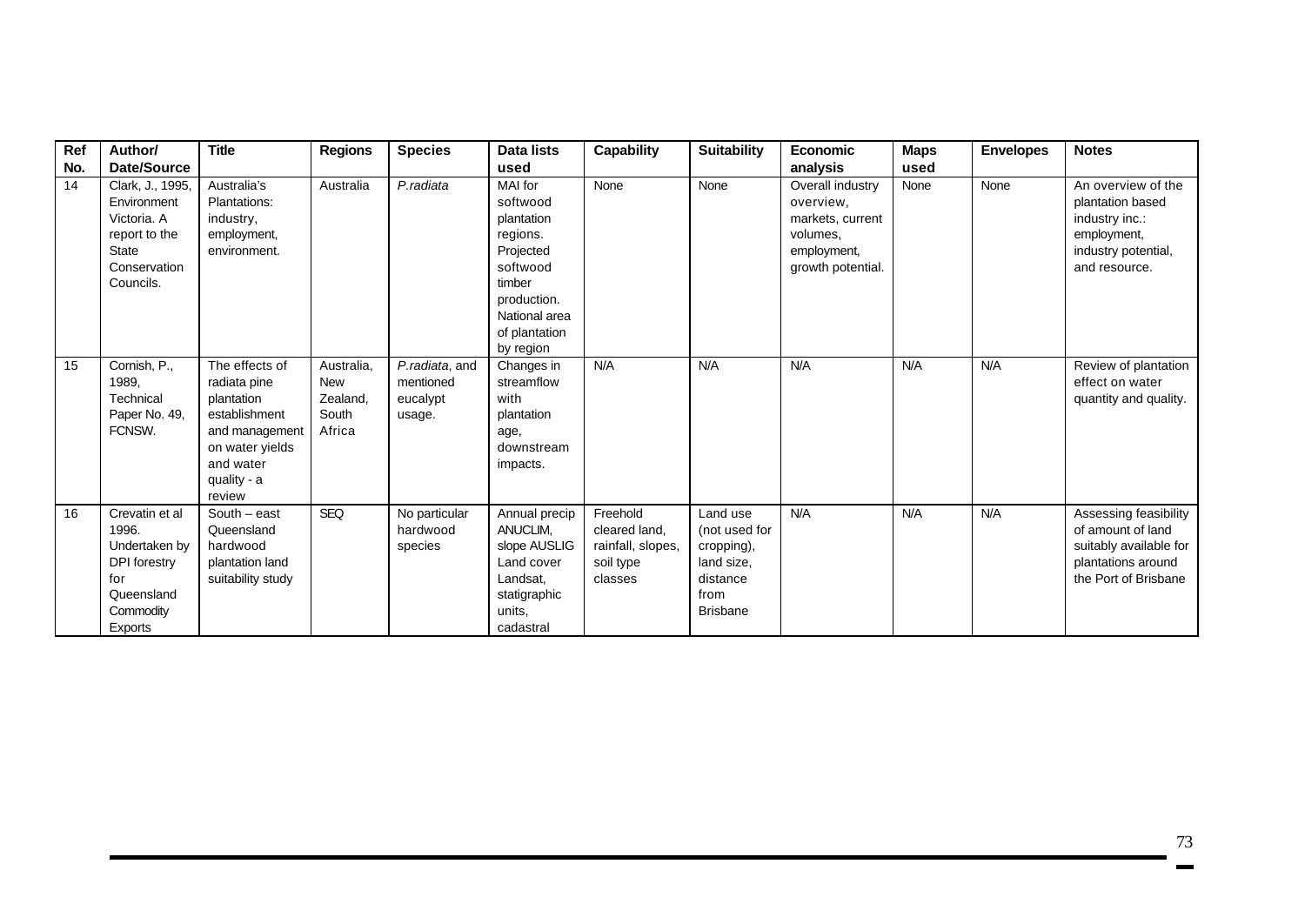| Ref | Author/                                                                                                                                                                                                                              | <b>Title</b>                                                                                                                                                                                  | <b>Regions</b>                  | <b>Species</b>           | <b>Data lists</b>                                   | <b>Capability</b> | <b>Suitability</b> | Economic                                           | <b>Maps</b>                | <b>Envelopes</b> | <b>Notes</b>                                                                                                   |
|-----|--------------------------------------------------------------------------------------------------------------------------------------------------------------------------------------------------------------------------------------|-----------------------------------------------------------------------------------------------------------------------------------------------------------------------------------------------|---------------------------------|--------------------------|-----------------------------------------------------|-------------------|--------------------|----------------------------------------------------|----------------------------|------------------|----------------------------------------------------------------------------------------------------------------|
| No. | Date/Source                                                                                                                                                                                                                          |                                                                                                                                                                                               |                                 |                          | used                                                |                   |                    | analysis                                           | used                       |                  |                                                                                                                |
| 17  | Dwyer Leslie<br>Pty Ltd, in<br>association<br>with<br>Corporate<br>Impacts P/L<br>and Dr R.A<br>Powell, 1990-<br>1991/Dwyer<br>Leslie Pty Ltd,<br>in association<br>with Dr R.A<br>Powell, 1993-<br>1995/,<br>FCNSW/<br><b>SFNSW</b> | Oberon: Rural<br>Community<br>Development<br>Study, Years 1<br>to 5 and Final<br>Report.                                                                                                      | Oberon,<br>Central<br>Highlands | P.radiata                | Employment<br>industry<br>economics,<br>multipliers | N/A               | N/A                | Economic benefit<br>to community<br>and government | Road<br>haulage<br>network | None             | Social and economic<br>impacts of Forest<br>Plantation<br>establishment in<br>Oberon.                          |
| 18  | Eucalypt and<br>Forestry<br>Services,<br>1995,<br>Armidale.                                                                                                                                                                          | An economic<br>appraisal of the<br>environmental<br>and social<br>effects of<br>eucalypt<br>plantations<br>establishment<br>under the joint<br>venture program<br>of State Forests<br>of NSW. | All NSW                         | Unspecified<br>eucalypts |                                                     | N/A               | N/A                | Economic<br>benefits on state<br>scale             | N/A                        | N/A              | Covers range of<br>social,<br>environmental,<br>economic<br>costs/benefits, inc.,<br>hydrological,<br>edaphic. |
| 19  | Furrer, B.,<br>1993, Forest<br>Planning and<br>Environment<br>Series, Vol. 3,<br>SFNSW.                                                                                                                                              | Eucalypt<br>plantations in<br><b>NSW</b>                                                                                                                                                      | All NSW                         | Unspecified<br>eucalypts | Approximate<br>yield tables                         | N/A               | N/A                | IRR's                                              | None                       | N/A              | Outlines assistance<br>measures, benefits,<br>IRR's, and<br>opportunities in<br>NSW.                           |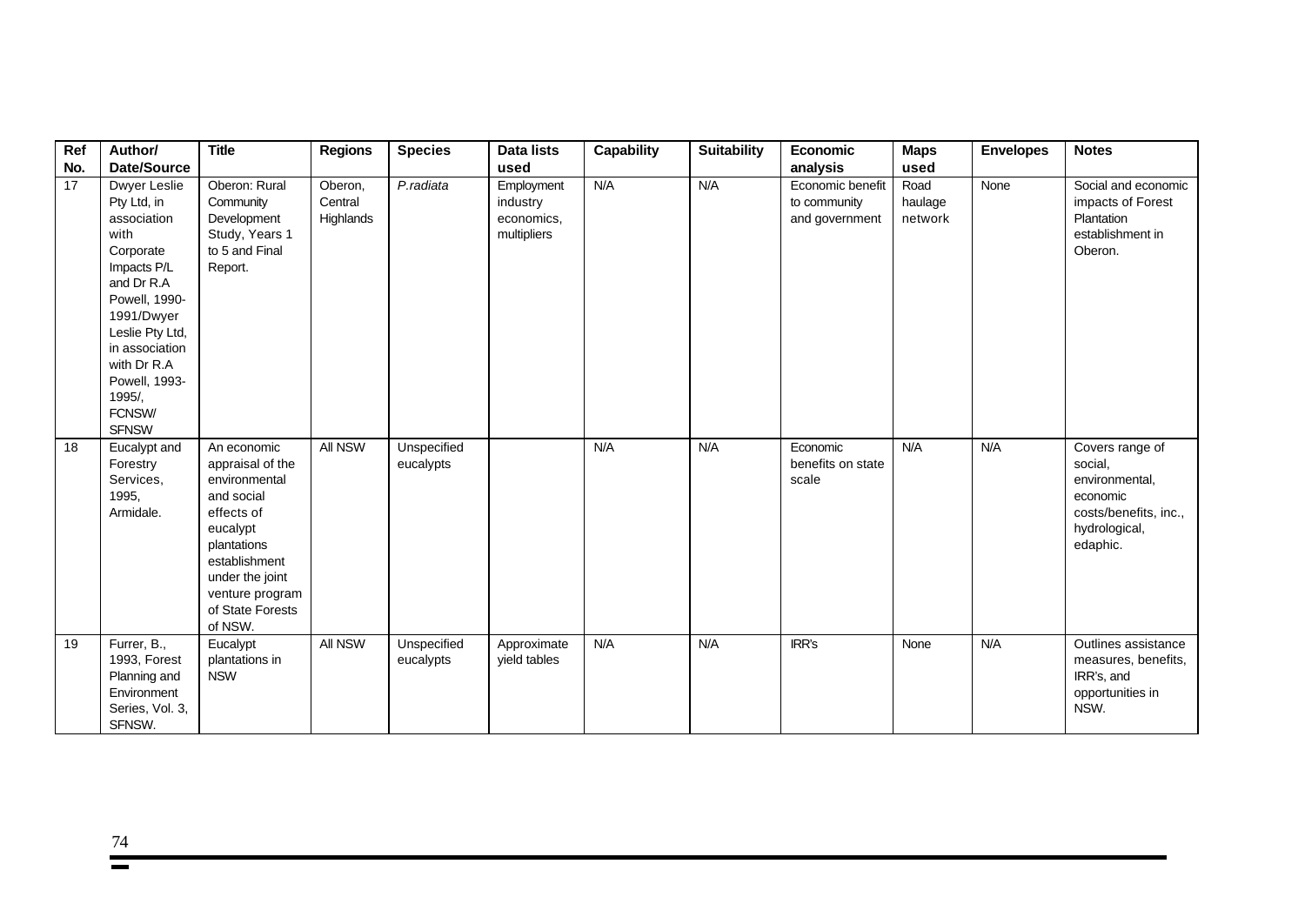| Ref | Author/                                                                                                                                                                                                                        | <b>Title</b>                                                                                                                              | Regions               | <b>Species</b>                                          | <b>Data lists</b>                                                            | <b>Capability</b>                                                                                    | <b>Suitability</b>                                                            | <b>Economic</b>          | <b>Maps</b>           | <b>Envelopes</b> | <b>Notes</b>                                                          |
|-----|--------------------------------------------------------------------------------------------------------------------------------------------------------------------------------------------------------------------------------|-------------------------------------------------------------------------------------------------------------------------------------------|-----------------------|---------------------------------------------------------|------------------------------------------------------------------------------|------------------------------------------------------------------------------------------------------|-------------------------------------------------------------------------------|--------------------------|-----------------------|------------------|-----------------------------------------------------------------------|
| No. | Date/Source                                                                                                                                                                                                                    |                                                                                                                                           |                       |                                                         | used                                                                         |                                                                                                      |                                                                               | analysis                 | used                  |                  |                                                                       |
| 20  | Geddes<br>Management<br>1998                                                                                                                                                                                                   | Mt Lofty Ranges<br>Farm Forestry<br>Industry Plan                                                                                         | Mt Lofty<br><b>SA</b> | P. radiata<br>E. globulus,<br>E. saligna<br>C. maculata | N/A                                                                          | Cleared<br>freehold land.<br>rainfall, soils<br>(fertility, water<br>holding<br>capacity),<br>Slopes | Land use,<br>property size<br>Market<br>potential,<br>landholder<br>attitudes | Socio-economic<br>issues | N/A                   | N/A              | A report of area<br>statements and<br>maps. Growth rate<br>estimation |
| 21  | James, R.N,<br>Florence, R.G,<br>Mahendra-<br>rajah, S and<br>Turner, B.T,<br>1995, report to<br>the Standing<br>Committee on<br>Forestry,<br>Fisheries and<br>Aquaculture,<br>Department of<br>Forestry,<br>ANU,<br>Canberra. | Forest<br>Plantations of<br>Australia - Their<br>role in providing<br>current and<br>future wood<br>supplies.                             | Australia<br>wide     | Unspecified                                             | Production<br>and<br>consump-tion<br>figures for<br>hardwood<br>and softwood | Not considered                                                                                       | <b>Not</b><br>considered                                                      | N/A                      | None                  | Not<br>discussed | Discusses area<br>reported to replace<br>native forests               |
| 22  | Johnson, I.G.<br>& Stanton,<br>R.R., 1993<br><b>FCNSW</b><br>Research<br>Division,<br>Research<br>Paper No. 20.                                                                                                                | Thirty years of<br>eucalypt species<br>& provenance<br>trials in NSW.<br>Survival &<br>growth in trials<br>established from<br>1961-1990. | All NSW               | Various                                                 | Show growth<br>rates                                                         | N/A                                                                                                  | N/A                                                                           | N/A                      | Location of<br>trials | <b>NA</b>        | Useful for growth<br>data                                             |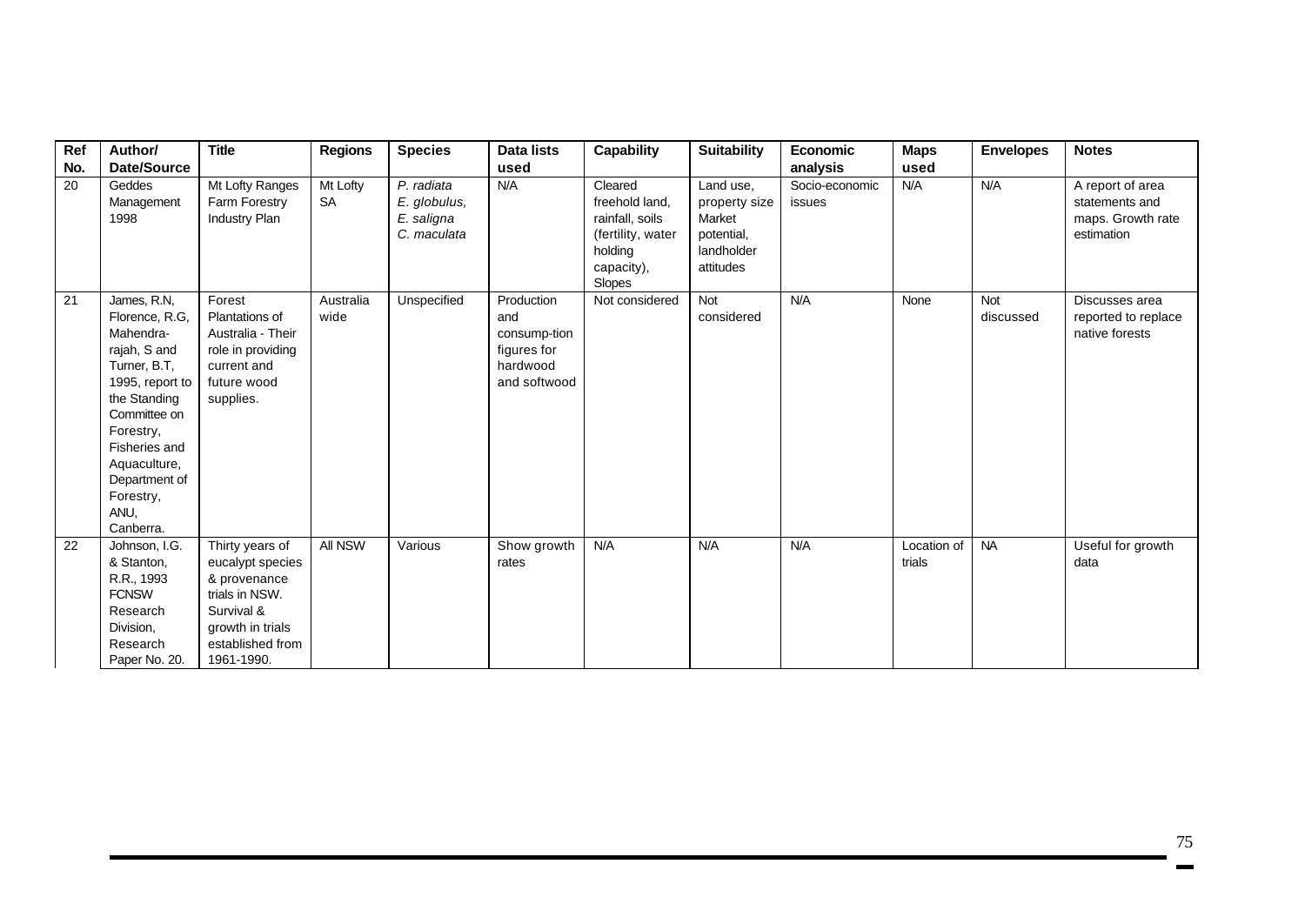| Ref | Author/                                                                               | <b>Title</b>                                                                                         | <b>Regions</b>                                       | <b>Species</b>                                                                                        | <b>Data lists</b>                 | <b>Capability</b>                                                                       | <b>Suitability</b>                                                                                | <b>Economic</b>                       | <b>Maps</b>                                                                                      | <b>Envelopes</b>                                                                                                                                                                                                  | <b>Notes</b>                                                                                                                                                        |
|-----|---------------------------------------------------------------------------------------|------------------------------------------------------------------------------------------------------|------------------------------------------------------|-------------------------------------------------------------------------------------------------------|-----------------------------------|-----------------------------------------------------------------------------------------|---------------------------------------------------------------------------------------------------|---------------------------------------|--------------------------------------------------------------------------------------------------|-------------------------------------------------------------------------------------------------------------------------------------------------------------------------------------------------------------------|---------------------------------------------------------------------------------------------------------------------------------------------------------------------|
| No. | Date/Source                                                                           |                                                                                                      |                                                      |                                                                                                       | used                              |                                                                                         |                                                                                                   | analysis                              | used                                                                                             |                                                                                                                                                                                                                   |                                                                                                                                                                     |
| 23  | Jurskis, V.,<br>1996, SFNSW,<br>Southern<br>Research.                                 | <b>Plantation land</b><br>suitability<br>assessment -<br>Southern Region                             | Southern<br>region,<br>South of<br>Bowral            | P.radiata,<br>discussion of<br>eucalypts                                                              | <b>State Forest</b><br><b>GIS</b> | Rainfall, slope,<br>cleared land.<br>Secondary<br>criteria of soil<br>and site quality. | Some field<br>checking of<br>soil depth,<br>and native<br>vegetation.                             | No economic<br>analysis<br>attempted. | GIS maps<br>produced<br>showing<br>potentially<br>suitable<br>land for<br>softwood.<br>1:600 000 | Annual mean<br>rainfall INXS<br>of 700mm<br>pine<br>900mm<br>eucalypts<br>slopes $<$ 18 $^{\circ}$<br>Land<br>essentially<br>cleared<br>secondary<br>criteria.<br>soil>1000mm.<br>native veg <sup>n</sup><br>>25m | Areas suitable for<br>pine and eucalypt.<br>Limitations include<br>geology, detailed soil<br>analysis, economics,<br>species potential,<br>and the coarse<br>scale. |
| 24  | Keenan, R.<br>1998.<br>Undertaken by<br>Queensland<br>Forest<br>Research<br>Institute | Farm forestry in<br>the tropics:<br>potential and<br>pitfalls (prelim on<br>plantation<br>potential) | Northern<br>Queenslan<br>d, above<br>1000 mm<br>only | P. caribaea<br>var.<br>hondurensis.<br>А.<br>cunninghamii<br>and various<br>Euc and<br>rainforest sp. | <b>BIOCLIM</b>                    | Cleared land,<br>rainfall, slopes,<br>climate                                           | Distance<br>from Cairns,<br>land use (not<br>used for high<br>value<br>agriculture or<br>farming) | Distance from<br>Cairns               | Map of<br>capable<br>land for a<br>number of<br>species                                          | N/A                                                                                                                                                                                                               | Map of capable land<br>for a number of<br>species                                                                                                                   |
| 25  | Lancefield<br>Consultants,<br>1995                                                    | Farm Forestry<br><b>Strategy Task</b><br>Force<br>Consultancy<br>Report                              | SW WA                                                | P. radiata,<br>E. globulus,<br>P. pinaster                                                            | MAIs,                             | Cleared<br>freehold land,<br>rainfall, soils,<br>growth rates                           | Distance to<br>centre                                                                             | <b>IRRs</b>                           | Blue gum<br>potential<br>map                                                                     | Rainfall<br>>450mm/yr<br>for pinaster,<br>>600mm/yr<br>for other sp.                                                                                                                                              | Area statements by<br>regional groups                                                                                                                               |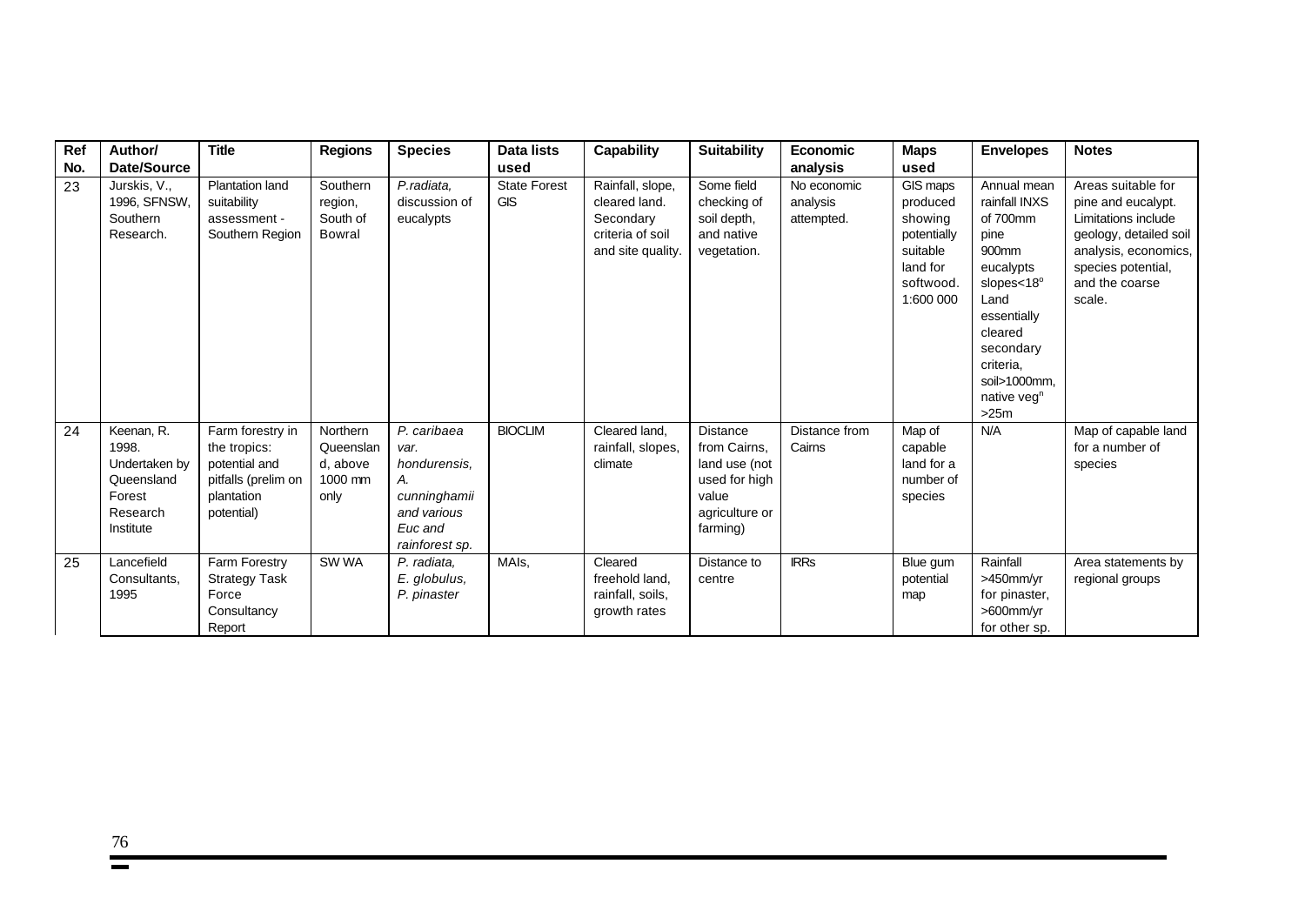| Ref | Author/                                                                                                                                                          | <b>Title</b>                                                                                                                            | <b>Regions</b>                                                    | <b>Species</b>                                                          | Data lists                                                                                    | <b>Capability</b>                                                                  | <b>Suitability</b>                    | <b>Economic</b>                                                                                        | <b>Maps</b>                              | <b>Envelopes</b>                                                                                               | <b>Notes</b>                                                                                                  |
|-----|------------------------------------------------------------------------------------------------------------------------------------------------------------------|-----------------------------------------------------------------------------------------------------------------------------------------|-------------------------------------------------------------------|-------------------------------------------------------------------------|-----------------------------------------------------------------------------------------------|------------------------------------------------------------------------------------|---------------------------------------|--------------------------------------------------------------------------------------------------------|------------------------------------------|----------------------------------------------------------------------------------------------------------------|---------------------------------------------------------------------------------------------------------------|
| No. | <b>Date/Source</b>                                                                                                                                               |                                                                                                                                         |                                                                   |                                                                         | used                                                                                          |                                                                                    |                                       | analysis                                                                                               | used                                     |                                                                                                                |                                                                                                               |
| 26  | Landsberg,<br>J.J., Jones,<br>P.M. and<br>Pryor, L.D.,<br>1990,<br>Report on a<br>study<br>undertaken for<br>the Common-<br>wealth<br>Minister for<br>Resources. | Development of<br>a plantation<br>strategy for the<br>south-east<br>forests of NSW.                                                     | SE NSW                                                            | E.nitens<br>E.grandis<br>E.saligna<br>E.globulus<br>others<br>discussed | MAI for<br>various<br>eucalypts in<br>varying areas<br>economic<br>analysis, inc<br>RoR.      | Lithography,<br>rainfall                                                           | Doesn't<br>account for<br>land costs. | RoR's for<br>varying yields<br>and rotations<br>based on<br>establishment<br>and maintenance<br>costs. | None<br>published                        | Rainfall 850-<br>900mm<br>rainfall 650-<br>850mm<br>rainfall>900m<br>m<br>slopes $< 15^\circ$<br>rateable land | Provides area based<br>on capability,<br>includes approx<br>MAI's, doesn't<br>include land value              |
| 27  | Bonny, L,<br>1991,<br>FCNSW,<br>Research<br>Paper No. 12.                                                                                                        | Growth of an E.<br>grandis<br>plantation<br>following<br>intensive<br>silvicultural<br>treatments<br>applied in the<br>first six years. | Coffs<br>Harbour                                                  | E. grandis                                                              | Provides MAI<br>& CAI curves                                                                  | N/A                                                                                | N/A                                   | None                                                                                                   | None                                     | N/A                                                                                                            | Provides idea of<br>growth rates with<br>differing treatments.                                                |
| 28  | Lewis, N. B<br>and Ferguson,<br>I.S., 1993.                                                                                                                      | Management of<br>radiata pine.                                                                                                          | Australia,<br><b>New</b><br>Zealand,<br>Chile,<br>South<br>Africa | P.radiata                                                               | Growth and<br>yield curves                                                                    | N/A                                                                                | N/A                                   | Descriptive not<br>specific                                                                            | None                                     | General<br>requirements<br>of radiata<br>pine                                                                  | Comprehensive book<br>covering all aspects<br>of radiata pine<br>management                                   |
| 29  | Lindenmeyer,<br>Mackay, Nix,<br>1996, Aust<br>For. 59 p74-<br>89.                                                                                                | The bioclimatic<br>domains of four<br>species of<br>commercially<br>important<br>eucalypts from<br>South-Eastern<br>Australia.          | SE Aust                                                           | E.regnans<br>E.delegatensi<br>S<br>E.fastigata<br>E.nitens              | <b>Bioclim</b><br>Analysis for<br>each species<br><b>EUCALIST</b><br>used for data<br>source. | Elevation,<br>rainfall,<br>distribution,<br>temp range and<br>seasonal<br>changes. | N/A                                   | None                                                                                                   | Very small<br>scale<br>potential<br>maps | Elevation,<br>rainfall,<br>temperature.                                                                        | Uses natural ranges<br>of species and<br>climatic<br>requirements,<br>matching them with<br>bioclim analysis. |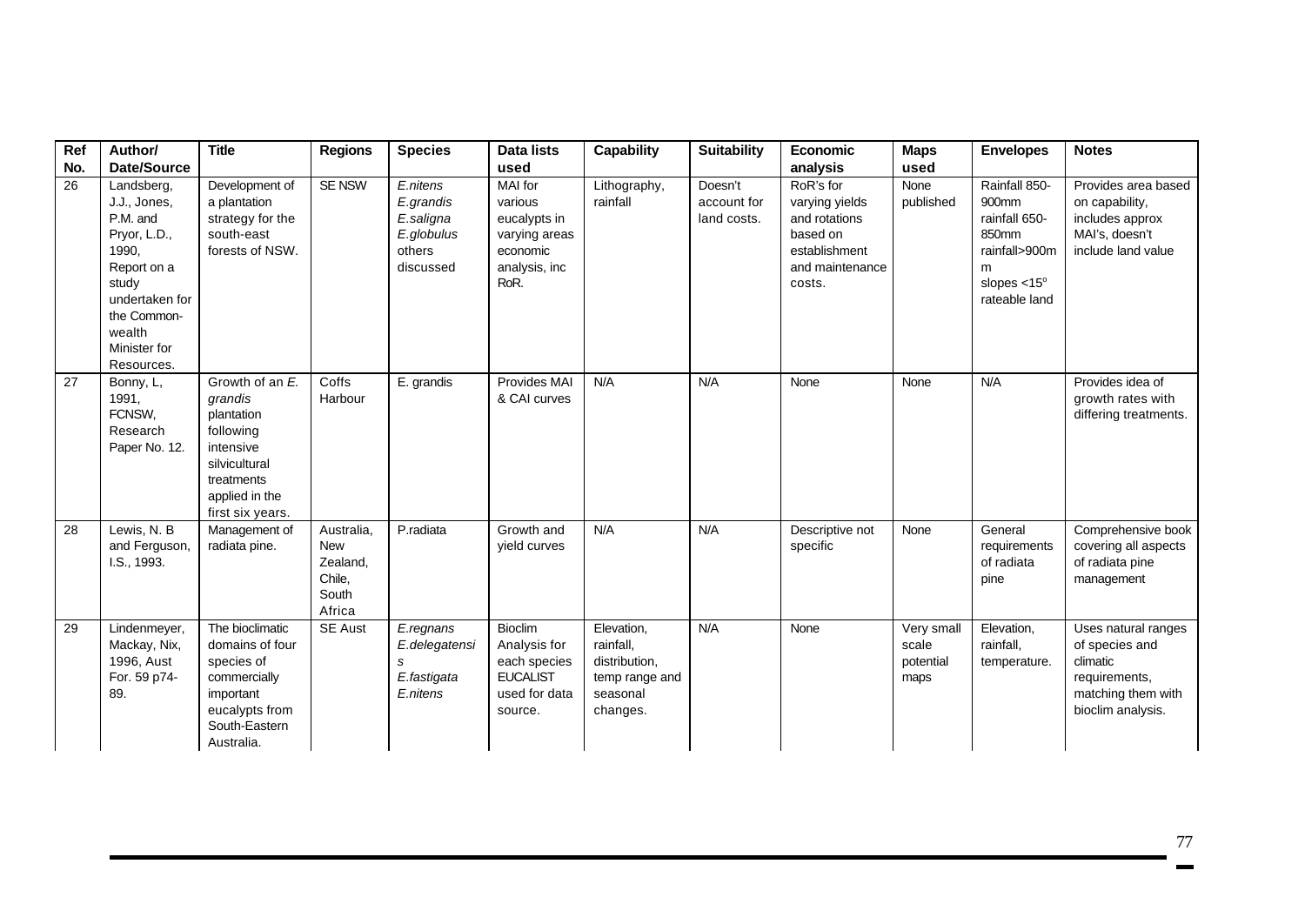| Ref<br>No. | Author/<br>Date/Source                                                                             | <b>Title</b>                                                                           | <b>Regions</b>        | <b>Species</b>          | Data lists<br>used                                            | Capability | <b>Suitability</b> | Economic<br>analysis                                                                                                                                                                                                                                          | <b>Maps</b><br>used | <b>Envelopes</b>               | <b>Notes</b>                                                                                                     |
|------------|----------------------------------------------------------------------------------------------------|----------------------------------------------------------------------------------------|-----------------------|-------------------------|---------------------------------------------------------------|------------|--------------------|---------------------------------------------------------------------------------------------------------------------------------------------------------------------------------------------------------------------------------------------------------------|---------------------|--------------------------------|------------------------------------------------------------------------------------------------------------------|
| 30         | Maclaren, J.P.,<br>1993, FRI<br>bulletin No.<br>184 NZ Forest<br>Research<br>Institute.            | Radiata pine<br>growers manual.                                                        | <b>New</b><br>Zealand | P.radiata               | N/A                                                           | N/A        | N/A                | Basic analysis                                                                                                                                                                                                                                                | None                | Site selection<br>requirements | An excellent non-<br>technical<br>practitioners guide<br>on all aspects of<br>radiata pine                       |
| 31         | Margules<br>Groome Pöyry<br>and Macquarie<br>Corporate<br>Finance, 1996,<br>prepared for<br>SFNSW. | Investor<br>participation<br>mechanisms in<br>hardwood<br>plantations in<br><b>NSW</b> | <b>NSW</b>            | Unspecified<br>hardwood | Investor<br>mechanism                                         | N/A        | N/A                | Capacity to pay<br>calculations for<br>pulpwood                                                                                                                                                                                                               | None                | None                           | Discusses potential<br>investment in<br>plantations and<br>impediments                                           |
| 32         | Margules<br>Groome Pöyry<br>Ltd Australia,<br>DIST, DPIE,<br>1995.                                 | Australian<br>plantation<br>bench-marking<br>study.                                    | National              | N/A                     | Economic<br>costs                                             | N/A        | None               | Investor types,<br>supply &<br>demand factors,<br>markets,<br>government<br>constraints.<br>Minimum<br>required IRR.<br>Sources of<br>information<br>relating to<br>forestry<br>investment.<br>International<br>Land costs,<br>prices, harvest<br>& transport | None                | None                           | <b>Describes</b><br>Australia's<br>plantations industry,<br>economics &<br>industry locations.                   |
| 33         | Margules<br>Groome Pöyry<br>Ltd, 1993,<br>prepared for<br>Softwoods<br>Working Party.              | State softwoods<br>strategic plan for<br>NSW (draft)                                   | All NSW               | P.radiata               | Markets, and<br>potential,<br>general<br>management<br>regime | N/A        | N/A                | Markets, and<br>supply<br>commitments                                                                                                                                                                                                                         | N/A                 | N/A                            | <b>Discusses</b><br>supply/demand,<br>markets, constraints,<br>environmental<br>issues and<br>proposes strategy. |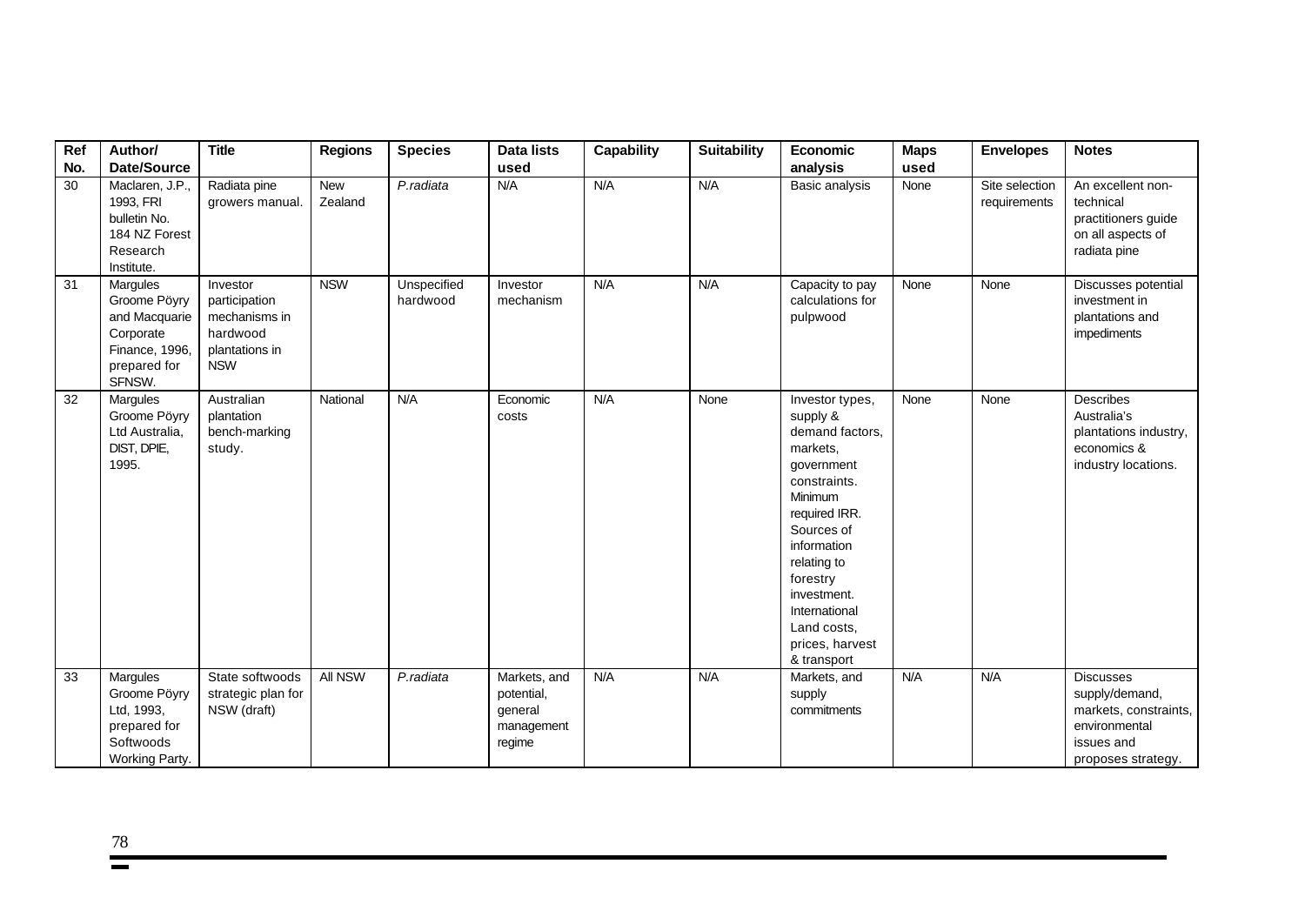| Ref | Author/                                                                                                                | <b>Title</b>                                                        | <b>Regions</b>        | <b>Species</b>             | Data lists                                    | Capability                                | <b>Suitability</b>                                                                | <b>Economic</b>                                            | <b>Maps</b>                                                                                                                                                                                                       | <b>Envelopes</b> | <b>Notes</b>                                                                                                                                                                                         |
|-----|------------------------------------------------------------------------------------------------------------------------|---------------------------------------------------------------------|-----------------------|----------------------------|-----------------------------------------------|-------------------------------------------|-----------------------------------------------------------------------------------|------------------------------------------------------------|-------------------------------------------------------------------------------------------------------------------------------------------------------------------------------------------------------------------|------------------|------------------------------------------------------------------------------------------------------------------------------------------------------------------------------------------------------|
| No. | Date/Source                                                                                                            |                                                                     |                       |                            | used                                          |                                           |                                                                                   | analysis                                                   | used                                                                                                                                                                                                              |                  |                                                                                                                                                                                                      |
| 34  | Margules<br>Pöyry 1998.<br>Prepared for<br>Plantations<br>North East                                                   | <b>Regional Profile</b><br>of North East<br>Victoria                | NE Vic                | P. radiata,<br>E. globulus | Large variety                                 | Climate, soils,<br>slope, growth<br>rates | Tenure, land<br>prices,<br>infrastructur<br>e industry<br>location,               | Infrastructure,<br>industry location,<br>financial returns | Location of<br>LGA,<br>infrastruct<br>ure,<br>rainfall,<br>tenure,<br>current<br>plantations<br>radiata<br>suitable<br>land, blue<br>gum<br>suitable<br>land, opp<br>zones,<br>wood vol,<br>industry<br>locations | N/A              | It identifies areas<br>within NE Vic that<br>are physically<br>suitable for<br>plantation expansion<br>using a combination<br>of industrial and<br>market information.<br>and physical<br>conditions |
| 35  | Margules<br>Pöyry 1997.<br>Prepared for<br>Greening<br>Australia & NT<br>Forestry and<br>Timber<br>Products<br>Network | Feasibility study<br>- Farm forestry<br>in the top end of<br>the NT | Northern<br>Territory | Various                    | Using existing<br>information<br>and GIS data | Temperature,<br>rainfall, soils           | Land size,<br>land use.<br>utilities, port<br>infrastructur<br>e market<br>demand | Financial<br>analysis                                      |                                                                                                                                                                                                                   | N/A              | Feasibility report for<br>farm forestry in NT                                                                                                                                                        |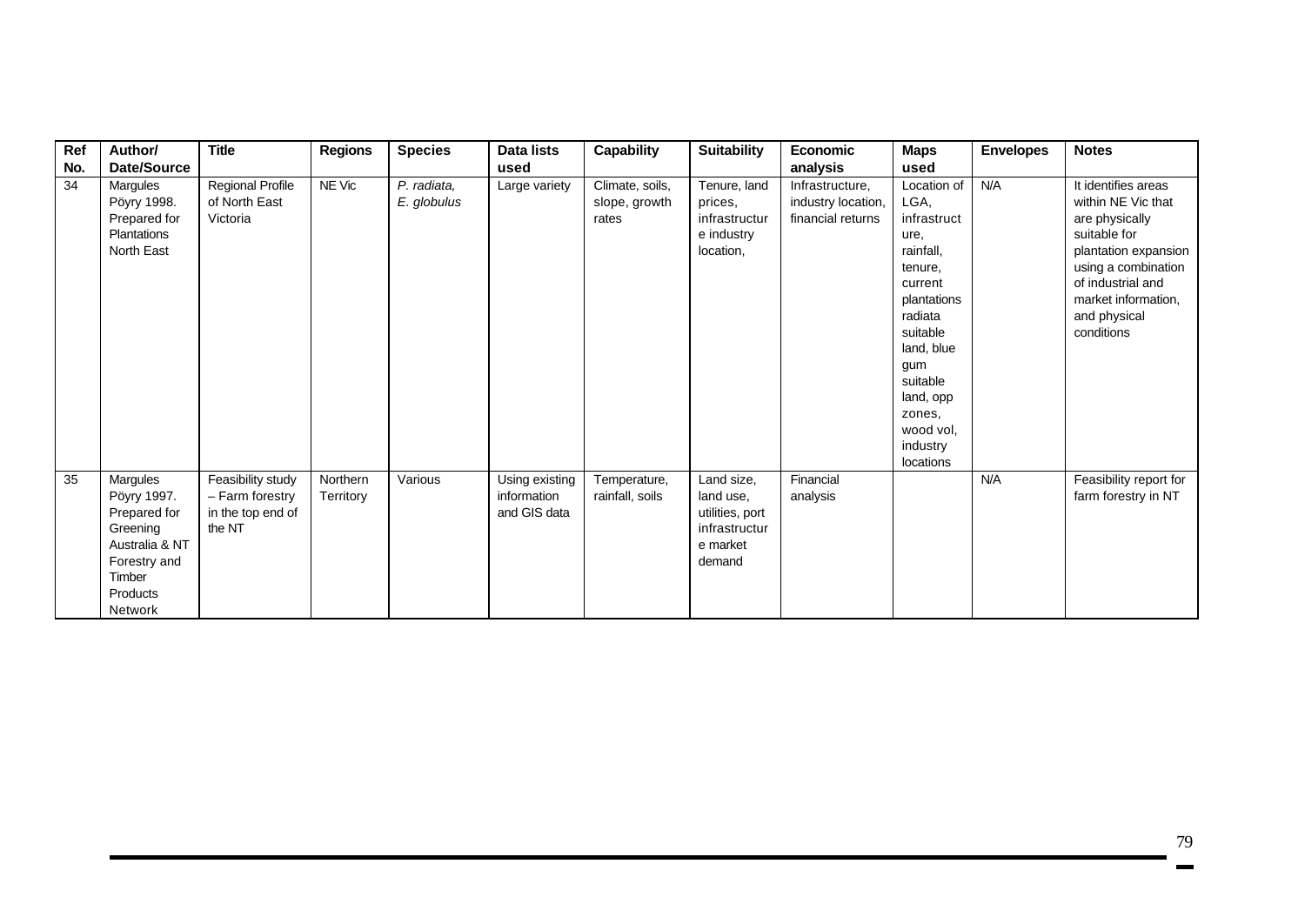| Ref | Author/                                                                                                                                  | <b>Title</b>                                                                                                                                                  | <b>Regions</b>                      | <b>Species</b>                                                                                   | <b>Data lists</b>                                                                                                                                                               | <b>Capability</b>                       | <b>Suitability</b>                                                                    | Economic                                                                                              | <b>Maps</b>                                                         | <b>Envelopes</b>                                          | <b>Notes</b>                                                                                                                                                           |
|-----|------------------------------------------------------------------------------------------------------------------------------------------|---------------------------------------------------------------------------------------------------------------------------------------------------------------|-------------------------------------|--------------------------------------------------------------------------------------------------|---------------------------------------------------------------------------------------------------------------------------------------------------------------------------------|-----------------------------------------|---------------------------------------------------------------------------------------|-------------------------------------------------------------------------------------------------------|---------------------------------------------------------------------|-----------------------------------------------------------|------------------------------------------------------------------------------------------------------------------------------------------------------------------------|
| No. | Date/Source                                                                                                                              |                                                                                                                                                               |                                     |                                                                                                  | used                                                                                                                                                                            |                                         |                                                                                       | analysis                                                                                              | used                                                                |                                                           |                                                                                                                                                                        |
| 36  | Meynink, R.,<br>1990,<br>prepared for<br>Harris-<br>Daishowa<br>(Australia)<br>Pty.Ltd.                                                  | An analysis of<br>the Landsberg,<br>Jones, Pryor<br>1990 "Develop-<br>ment of a<br>plantation<br>strategy for the<br>South-East<br>Forests of NSW"<br>report. | SE NSW                              | Not specified                                                                                    | Looks at haul<br>distances.<br>harvest<br>costs, mill<br>costs, MAI,<br>land costs<br>establish-<br>ment and<br>maintenance<br>costs to<br>determine IRR<br>for<br>plantations. | N/A                                     | N/A                                                                                   | Detailed look at<br>costs and IRR<br>for varying land<br>costs                                        | None                                                                | Parameters<br>for IRR                                     | Reviews Landsberg<br>report and provides<br>economic analysis<br>including land costs.                                                                                 |
| 37  | Mousa, A,<br>And Keady E.<br>July 1996,<br>Resources<br><b>Branch</b><br>Department of<br>Primary<br>Industries,<br>Queensland           | plantation<br>volume growth<br>summaries from<br>growth plots in<br>Queensland                                                                                | QLD                                 | Hoop pine,<br>slash pine.<br>radiata pine,<br>Pinus taeda,<br>Pinus patula,<br>Pinus<br>caribaea | growth rates                                                                                                                                                                    | not specified                           | not specified                                                                         | N/A                                                                                                   | 9                                                                   | not specified                                             | growth summaries                                                                                                                                                       |
| 38  | Northern NSW<br>Forestry<br>Services,<br>1994,<br>Study<br>undertaken for<br>the Mid North<br>Coast<br>Regional<br>Development<br>Board. | <b>North Coast</b><br>Forest and<br>Plantation<br>Resource Study.                                                                                             | <b>North</b><br>Coast<br><b>NSW</b> | E.pilularis<br>E.grandis<br>E.saligna<br>E.nitens                                                | Limited<br>approx MAI<br>for flooded<br>gum and<br>Blackbutt.<br>Existing, and<br>potential<br>areas of<br>hardwood<br>plantations                                              | Climatic and<br>edaphic<br>requirements | Includes<br>some<br>consideratio<br>n of land<br>value and<br>survey of<br>landowners | Develops IRR's<br>for varying land<br>costs, including<br>establishment<br>costs, and<br>annual costs | Identifies<br>broad<br>areas as<br>having the<br>best<br>potential. | Temp,<br>rainfall, soil<br>types, dry<br>season<br>length | Comprehensive look<br>at hardwood<br>potential and existing<br>resource in N NSW.<br>Potential areas<br>based on<br>landowners<br>surveys, not<br>capability criteria. |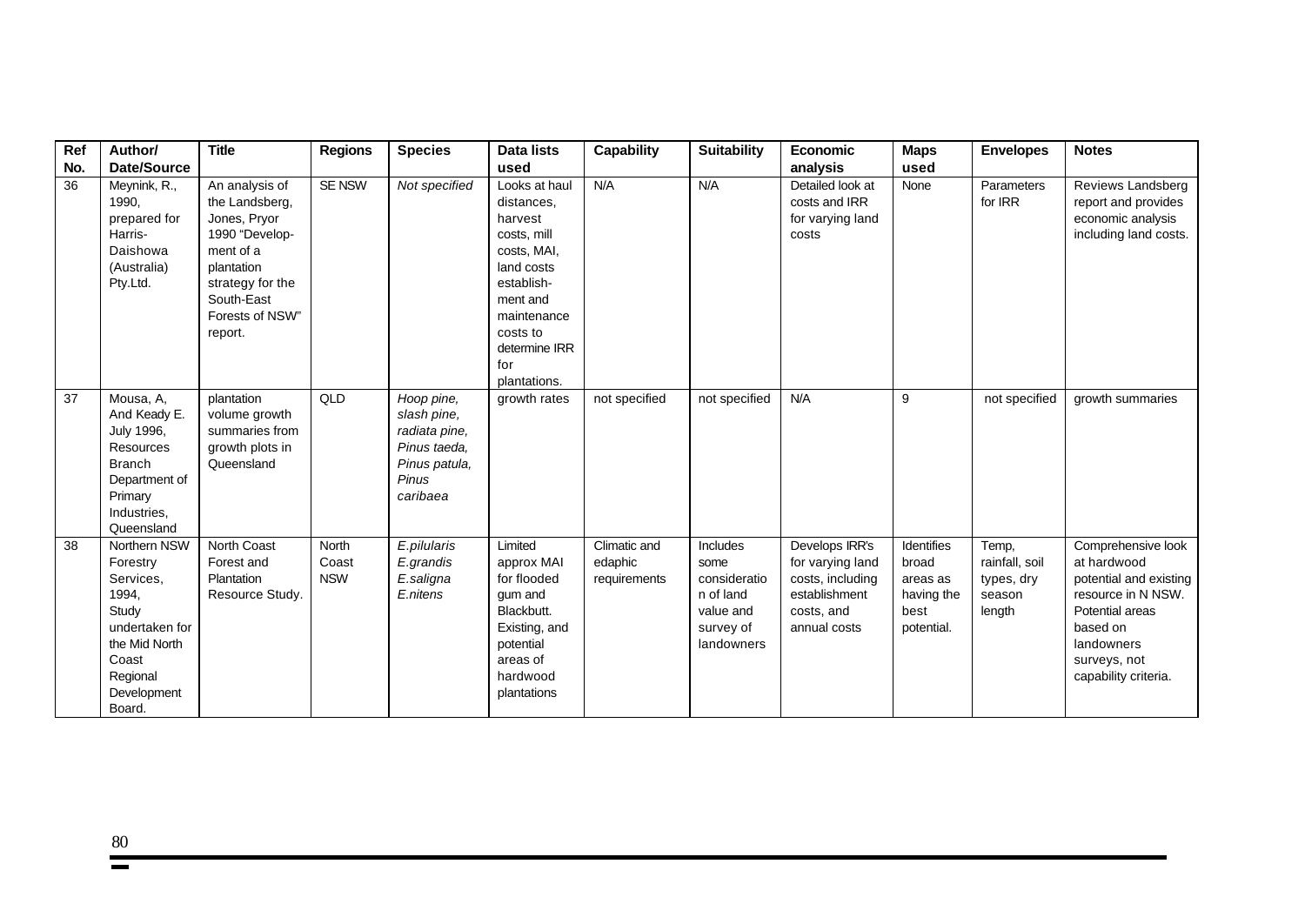| Ref | Author/                                                                                                                                                | <b>Title</b>                                                                                          | <b>Regions</b>                   | <b>Species</b>                                                                                                              | <b>Data lists</b>                                                                                                                                                                              | Capability                                                                                  | <b>Suitability</b>                                                                      | <b>Economic</b>                                                                                                                         | <b>Maps</b>                                                             | <b>Envelopes</b>                                                                                                                                             | <b>Notes</b>                                                                                                                                                                         |
|-----|--------------------------------------------------------------------------------------------------------------------------------------------------------|-------------------------------------------------------------------------------------------------------|----------------------------------|-----------------------------------------------------------------------------------------------------------------------------|------------------------------------------------------------------------------------------------------------------------------------------------------------------------------------------------|---------------------------------------------------------------------------------------------|-----------------------------------------------------------------------------------------|-----------------------------------------------------------------------------------------------------------------------------------------|-------------------------------------------------------------------------|--------------------------------------------------------------------------------------------------------------------------------------------------------------|--------------------------------------------------------------------------------------------------------------------------------------------------------------------------------------|
| No. | <b>Date/Source</b>                                                                                                                                     |                                                                                                       |                                  |                                                                                                                             | used                                                                                                                                                                                           |                                                                                             |                                                                                         | analysis                                                                                                                                | used                                                                    |                                                                                                                                                              |                                                                                                                                                                                      |
| 39  | Northern NSW<br>Forestry<br>Services,<br><b>SFNSW, 1996,</b><br>Study<br>undertaken for<br>the Mid North<br>Coast<br>Regional<br>Development<br>Board. | Mid-north Coast<br>Forest and<br>Plantation<br>Resource study.                                        | Mid North<br>Coast<br><b>NSW</b> | E.pilularis<br>E.grandis<br>E.agglomerata<br>E.nitens<br>E.saligna<br>E.maculata<br>E.dunnii<br>E.laevopinea<br>E.cloeziana | Potentially<br>suitable<br>plantation<br>area by local<br>government<br>area. Used<br>(unspecified)<br>GIS analysis<br>Existing<br>plantations<br>Net<br>Productive<br>areas by<br>forest type | Climate, soil,<br>land tenure,                                                              | Excluded<br>prime land<br>for<br>horticulture,<br>steep<br>slopes,<br>uncleared<br>land | Profitability<br>based on costs,<br>MAI and land<br>costs.                                                                              | 1:600 000<br>maps.<br>Includes<br>existing<br>and<br>potential<br>areas | >900mm,<br>cleared<br>private land,<br>non-prime ag<br>land, $<$ 18 $^{\circ}$<br>$10 - 20$<br>hectares<br>minimum<br>size, well<br>drained soils.<br>access | Comprehensive<br>analysis of region,<br>including existing<br>and potential, and<br>covering economics.<br>Does not cover<br>exact CRA region,<br>will be a good cross<br>reference. |
| 40  | O'Hara, A.J.,<br>1990, FCNSW,<br>paper to<br>Austis<br>Conference,<br>Tasmania.                                                                        | Economics of<br>growing<br>eucalypt<br>sawlogs in<br>plantations.                                     | <b>NSW</b>                       | Non-specific                                                                                                                | Predominantly<br>an economic<br>analysis,<br>includes<br>basic yield<br>tables                                                                                                                 | N/A                                                                                         | N/A                                                                                     | Detailed<br>economic<br>analysis based<br>on establishment<br>and management<br>costs, returns,<br>MAI, and<br>sensitivity<br>analysis. | None                                                                    | N/A                                                                                                                                                          | Economic analysis<br>looking at variables,<br>and potential IRR.<br>Not considering<br>potential.                                                                                    |
| 41  | Private<br>Forestry<br>Tasmania farm<br>forestry<br>project                                                                                            | <b>Tasmanian RFA</b><br>background<br>report Part D<br>Social and<br><b>Economic Report</b><br>Vol II | Tasmania                         | P. radiata,<br>E. globulus<br>E. nitens                                                                                     | N/A                                                                                                                                                                                            | Cleared<br>freehold land.<br>rainfall.<br>temperature,<br>soils.<br>productivity<br>classes | Socio-<br>economic<br>study                                                             | Socio-economic<br>study                                                                                                                 | N/A                                                                     | N/A                                                                                                                                                          | Prepared as part of<br>the CRA/RFA<br>process                                                                                                                                        |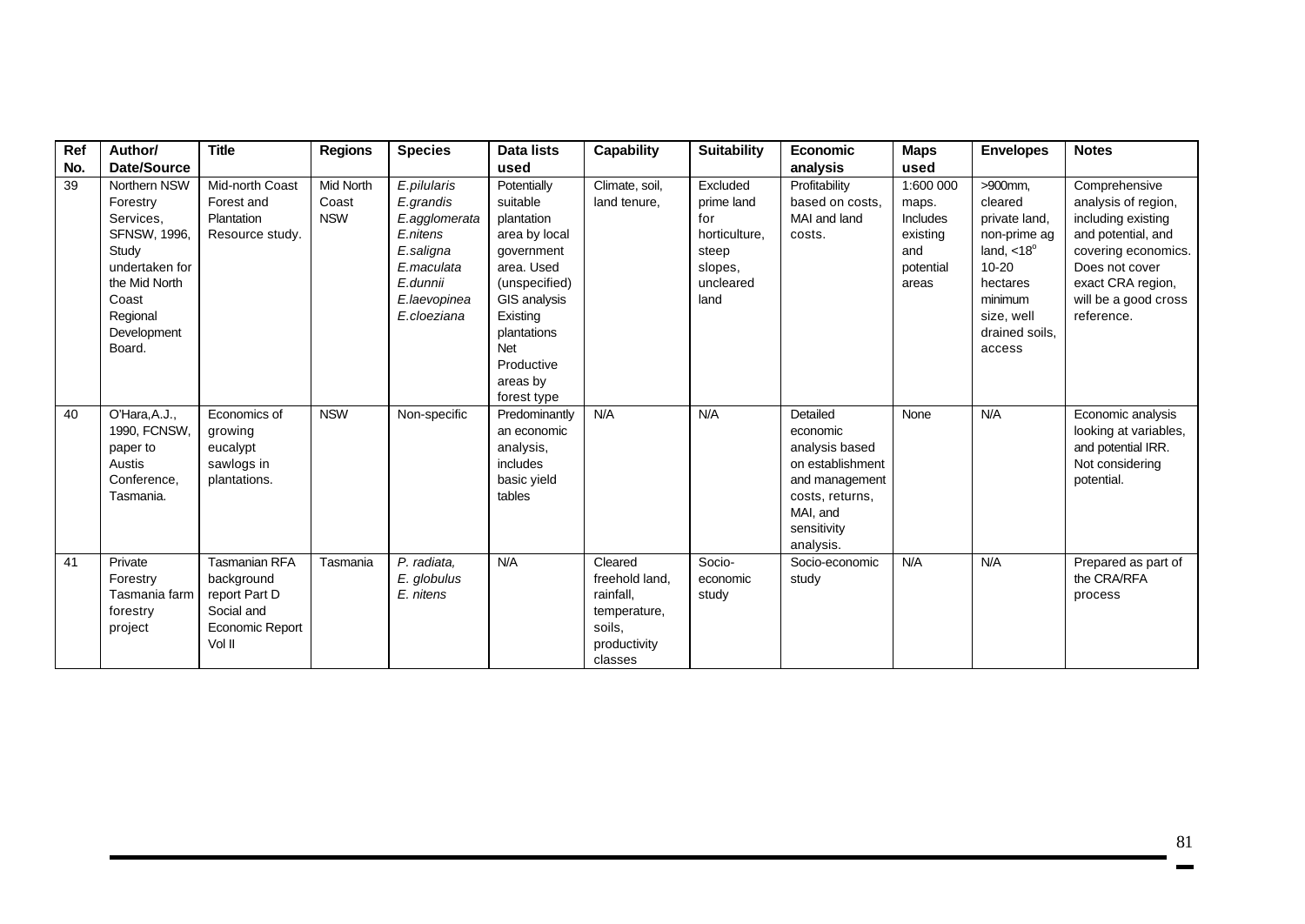| Ref | Author/                                                                                                                             | <b>Title</b>                                                                                                                           | <b>Regions</b>                        | <b>Species</b>                                                                                                                               | <b>Data lists</b>                                                                                     | <b>Capability</b>                                                                                  | <b>Suitability</b>                                        | <b>Economic</b>                     | <b>Maps</b>                                    | <b>Envelopes</b>                                        | <b>Notes</b>                                                                      |
|-----|-------------------------------------------------------------------------------------------------------------------------------------|----------------------------------------------------------------------------------------------------------------------------------------|---------------------------------------|----------------------------------------------------------------------------------------------------------------------------------------------|-------------------------------------------------------------------------------------------------------|----------------------------------------------------------------------------------------------------|-----------------------------------------------------------|-------------------------------------|------------------------------------------------|---------------------------------------------------------|-----------------------------------------------------------------------------------|
| No. | Date/Source                                                                                                                         |                                                                                                                                        |                                       |                                                                                                                                              | used                                                                                                  |                                                                                                    |                                                           | analysis                            | used                                           |                                                         |                                                                                   |
| 42  | Prosser, M.,<br>1989, Honours<br>thesis ANU<br>Canberra.                                                                            | The economics<br>of eucalypt<br>plantations- a<br>case study:<br>Blackbutt<br>plantations of<br>the New South<br>Wales north<br>coast. | Northern<br><b>NSW</b>                | E.pilularis                                                                                                                                  | <b>MAI Blackbutt</b>                                                                                  | Climate, soil,<br>very basic<br>analysis.                                                          | Cleared land,<br><120km from<br>major town<br>but > 10 km | Costs and<br>returns                | Unscaled<br>map used<br>for areas<br>available | Cleared land,<br><120km from<br>major town<br>but >10km | Basic look at<br>available areas.<br>more detail on<br>costings and<br>economics. |
| 43  | Queensland<br><b>RFA S/C 1998</b>                                                                                                   | Commercial<br>plantation land<br>suitability<br>analysis of SE<br>Queensland                                                           | <b>SEQ</b>                            | Araucaria<br>cunninghamii,<br>P. elliottii x P.<br>caribaea.<br>E. argophloia,<br>C. maculata<br>E. pilularis,<br>E. cloeziana<br>E. grandis | Climatic<br>modelling                                                                                 | Cleared land<br>Slopes, soil<br>capability<br>classes.<br>climate, rainfall                        | N/A                                                       | N/A                                 | N/A                                            | Slopes $<$ 30 $^{\circ}$                                | Area statement and<br>maps                                                        |
| 44  | Regional<br>Analysis and<br>strategies<br>- prepared for<br>SFNSW by<br>Regional<br>Analysis and<br>Strategies,<br>Armidale<br>1994 | The impact of<br>eucalypt<br>forestry on the<br>NSW economy                                                                            | All NSW                               | Non-specific                                                                                                                                 | Approximate<br>prices for<br>products                                                                 | N/A                                                                                                | $N/A$ .                                                   | State wide<br>economic<br>benefits. | None                                           | None                                                    | Looks at economic<br>benefits of a<br>increase in NSW<br>plantation estate        |
| 45  | Reilly, J.J.,<br>Parkes, E.D.,<br>and Ferguson,<br>I.S., 1975,<br>Aust For. 37<br>p233-44.                                          | The potential<br>productivity of<br>farmlands in the<br>lower south<br>coast region of<br>NSW for radiata<br>pine plantations.         | Lower<br>South<br>coast<br><b>NSW</b> | P.radiata                                                                                                                                    | Site index for<br>P.radiata for<br>various<br>ages/areas.<br>Approx areas<br>suitable by<br>district. | Land category<br>determined by:<br>soils,<br>topography,<br>geology. Site<br>index by<br>rainfall. | <b>Not</b><br>considered                                  | Not considered                      | N/A                                            | N/A                                                     | A report looking at<br>categorising<br>farmland potential<br>for P.radiata        |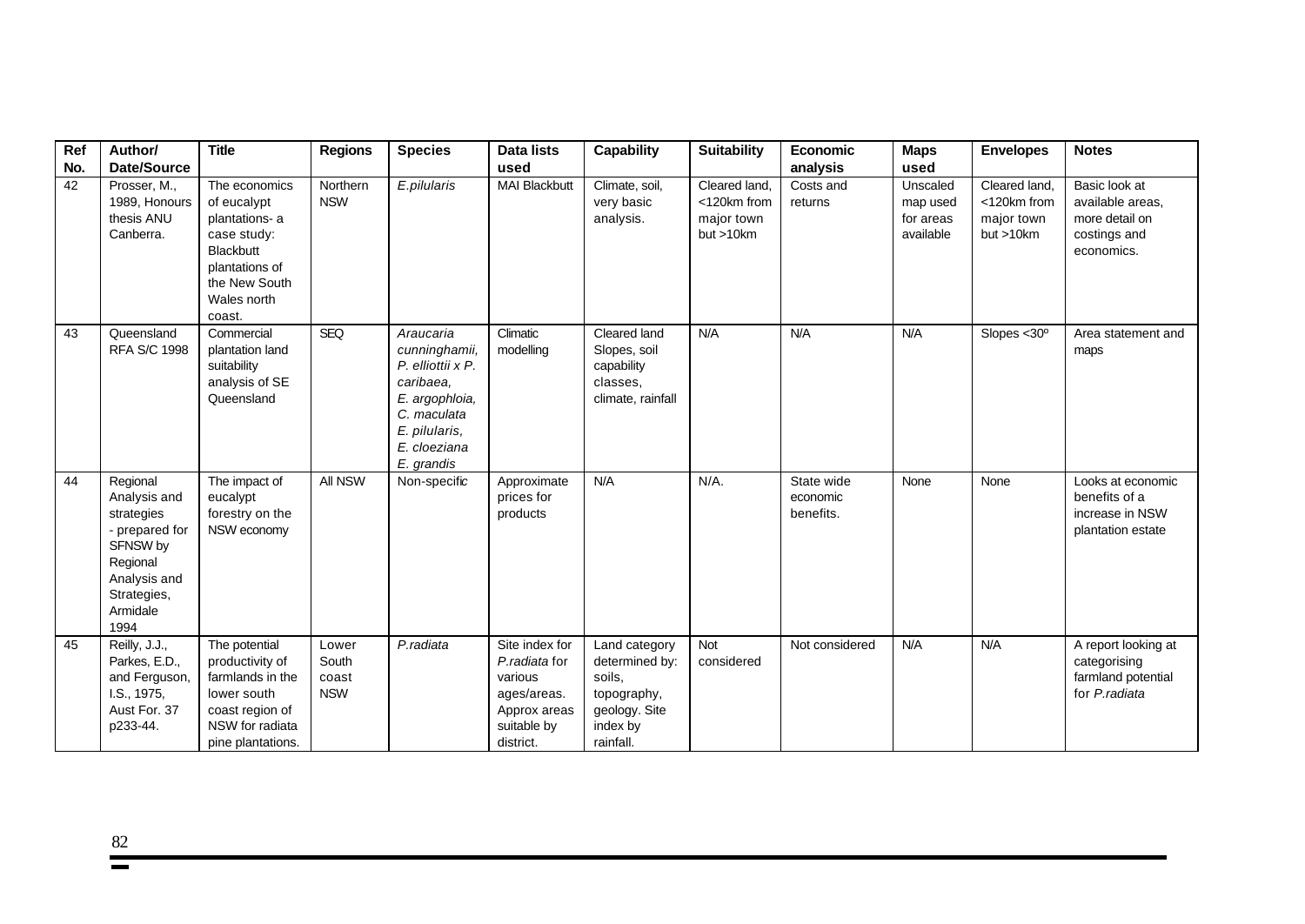| Ref | Author/                                                                           | <b>Title</b>                                                                                                                                                                                       | <b>Regions</b>   | <b>Species</b>                                                                                                                                                                                                    | <b>Data lists</b> | <b>Capability</b>                                                                                           | <b>Suitability</b>                                    | Economic                                                                                                     | <b>Maps</b>                                                     | <b>Envelopes</b>                                                                                                                          | <b>Notes</b>                                                                 |
|-----|-----------------------------------------------------------------------------------|----------------------------------------------------------------------------------------------------------------------------------------------------------------------------------------------------|------------------|-------------------------------------------------------------------------------------------------------------------------------------------------------------------------------------------------------------------|-------------------|-------------------------------------------------------------------------------------------------------------|-------------------------------------------------------|--------------------------------------------------------------------------------------------------------------|-----------------------------------------------------------------|-------------------------------------------------------------------------------------------------------------------------------------------|------------------------------------------------------------------------------|
| No. | Date/Source                                                                       |                                                                                                                                                                                                    |                  |                                                                                                                                                                                                                   | used              |                                                                                                             |                                                       | analysis                                                                                                     | used                                                            |                                                                                                                                           |                                                                              |
| 46  | Report of the<br>National<br><b>Plantations</b><br>Advisory<br>Committee.<br>1991 | Integrating<br>farming and<br>forestry.<br>Commercial<br>wood production<br>on cleared<br>agricultural land.<br>Appendix C.<br>"Economics on<br>farm forestry<br>enterprises: a<br>study approach" | All<br>Australia | E.diversicolor<br>E.globulus<br>E.grandis<br>E.nitens<br>E.pilularis<br>E.regnans<br>E.saligna<br>A.mangium<br>A.mearnsii<br>A.melanoxylon<br>P.radiata<br>P.elliottii<br>P.caribaea<br>Araucaria<br>cunninghamii | N/A               | Potential for<br>hardwood on<br>cleared land                                                                | <b>Discusses</b><br>economics                         | Tas, Vic, WA<br>case studies.<br>Costs and<br>returns for<br>farming and<br>forestry.                        | N/A                                                             | <b>Discusses</b><br>farm<br>conditions.                                                                                                   | Analysis of<br>plantation economics<br>based on a number<br>of case studies. |
| 47  | Furrer, B.<br>1994, SFNSW.                                                        | Eucalypt<br>plantation joint<br>venture site<br>selection.                                                                                                                                         | <b>NSW</b>       | Various<br>eucalypts                                                                                                                                                                                              | None              | Growth<br>capacity to<br>achieve<br>20m <sup>3</sup> /ha/yr aim<br>over 20 years.<br>Economic<br>capability | N/A                                                   | Specifications<br>for obtaining<br>timber with<br>growing costs<br>$<$ \$20/m <sup>3</sup> after 20<br>years | Small scale<br>suitability<br>class map<br>and rainfall<br>map. | $< 18^{\circ}$<br>1 <sub>m</sub> soil<br>$>100$ ppm<br>total P<br>rainfall>900m<br>m<br><20% crown<br>cover<br>>25m<br>dominant<br>height | Outlines<br>requirements for<br>selection for joint<br>venture program.      |
| 48  | Centre for<br>International<br>Economics,<br>1994,<br>prepared for<br>SFNSW.      | Community and<br>social benefits<br>of eucalypt<br>plantations.                                                                                                                                    | <b>NSW</b>       | None                                                                                                                                                                                                              | None              | N/A                                                                                                         | Talks about<br>competing<br>requirements<br>for water | None                                                                                                         | None                                                            | None                                                                                                                                      | A very brief<br>coverage of social<br>benefits                               |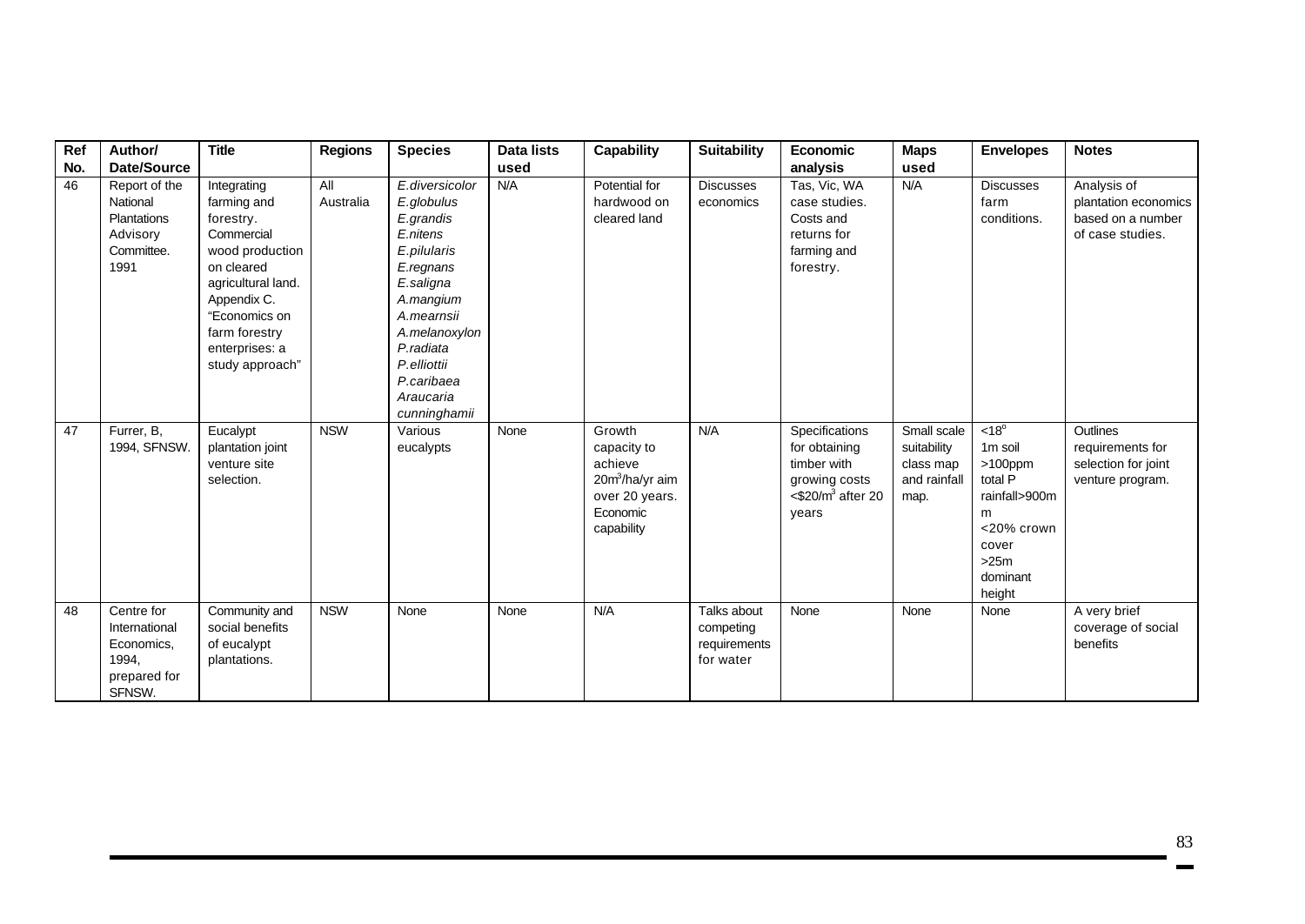| Ref | Author/                                                                       | <b>Title</b>                                                                                              | <b>Regions</b>                 | <b>Species</b>                                       | Data lists                                                                                                  | <b>Capability</b>                                                              | <b>Suitability</b>                                         | <b>Economic</b>                                                                | <b>Maps</b>                                                                   | <b>Envelopes</b>                                                                                                                                                            | <b>Notes</b>                                                                                                                                                                                                     |
|-----|-------------------------------------------------------------------------------|-----------------------------------------------------------------------------------------------------------|--------------------------------|------------------------------------------------------|-------------------------------------------------------------------------------------------------------------|--------------------------------------------------------------------------------|------------------------------------------------------------|--------------------------------------------------------------------------------|-------------------------------------------------------------------------------|-----------------------------------------------------------------------------------------------------------------------------------------------------------------------------|------------------------------------------------------------------------------------------------------------------------------------------------------------------------------------------------------------------|
| No. | Date/Source                                                                   |                                                                                                           |                                |                                                      | used                                                                                                        |                                                                                |                                                            | analysis                                                                       | used                                                                          |                                                                                                                                                                             |                                                                                                                                                                                                                  |
| 49  | <b>SFNSW 1996</b>                                                             | <b>SFNSW Northern</b><br>Region<br>Softwoods<br>Strategy, 1996                                            | N NSW                          | P.radiata                                            | National/<br>international<br>supply/deman<br>d status<br><b>MAI</b> for<br>varying areas                   | N/A                                                                            | N/A                                                        | N/A                                                                            | N/A                                                                           | N/A                                                                                                                                                                         | Predominantly a<br>market analysis and<br>outlining objectives<br>and strategies for<br>the Northern region<br>softwoods                                                                                         |
| 50  | <b>SFNSW, 1996</b>                                                            | <b>Land Potentially</b><br>Suitable for<br>Eucalypt<br>Plantation - North<br>Coast of NSW                 | North<br>Coast<br><b>NSW</b>   | E.pilularis,<br>E.maculata,<br>E.dunnii              | Area<br>statements,<br><b>State Forest</b><br>supply zones,<br>management<br>and<br>harvesting<br>schedules | Rainfall, soils,<br>Land and<br>Water<br>Conservation<br>capability<br>classes | Looks at<br>supply<br>zones and<br>distances to<br>markets | Not analysed                                                                   | <b>SFNSW</b><br><b>GIS</b><br>produced<br>map<br>showing<br>suitable<br>areas | 900 mm<br>rainfall.<br>cleared land,<br>$<$ 18 $^{\circ}$ slope,<br>exclude<br>prime<br>agricultural<br>land, west of<br>Pacific Hwy.,<br>$<$ in 700 m<br>except<br>Dorrigo | A very brief outline<br>of methods used to<br>determine areas<br>suitable.                                                                                                                                       |
| 51  | <b>SFNSW, 1997</b>                                                            | hardwood<br>plantation<br>strategic plan<br>1997/98                                                       | <b>NSW</b>                     | E.pilularis,<br>E.maculata,<br>E.dunnii<br>E.grandis | area<br>statements of<br>current<br>plantations,<br>area<br>summary by<br>site class                        | area summary<br>by site class,                                                 | area<br>summary by<br>supply zone,                         | financial<br>overview,<br>environmental<br>and social<br>benefits and<br>costs | land<br>potentially<br>suitable for<br>eucalypt<br>plantations<br>1:700 000   | 900 mm<br>rainfall.<br>cleared land,<br>$<$ 18 $^{\circ}$ slope,<br>exclude<br>prime<br>agricultural<br>land, west of<br>Pacific Hwy.,<br>$<$ in 700 m<br>except<br>Dorrigo | An analysis of plan<br>of action to establish<br>10 000 hectares of<br>eucalypt plantations<br>in 1997/98. Also<br>outlines plan to<br>establish 10 000 ha<br>in 1998/99 and<br>10 000 hectares in<br>1999/2000. |
| 52  | <b>SFNSW 1997</b><br>Central<br><b>Tablelands</b><br>Farm Forestry<br>Project | An evaluation of<br>forestry land<br>capability for<br>Pinus radiata in<br>the Central<br>Tablelands, NSW | Central<br>Tableland<br>of NSW | P. radiata                                           | ESOCLIM, soil<br>landscape<br>sheets                                                                        | Private cleared<br>land Rainfall<br>classes                                    | Distance to<br>markets                                     | Distance to<br>markets                                                         | Rainfall,<br>soils,<br>capability,<br>suitability                             | 700-850 mm<br>rainfall                                                                                                                                                      | Area statements and<br>maps for Central<br>Highlands<br>(Bathurst/Oberon)                                                                                                                                        |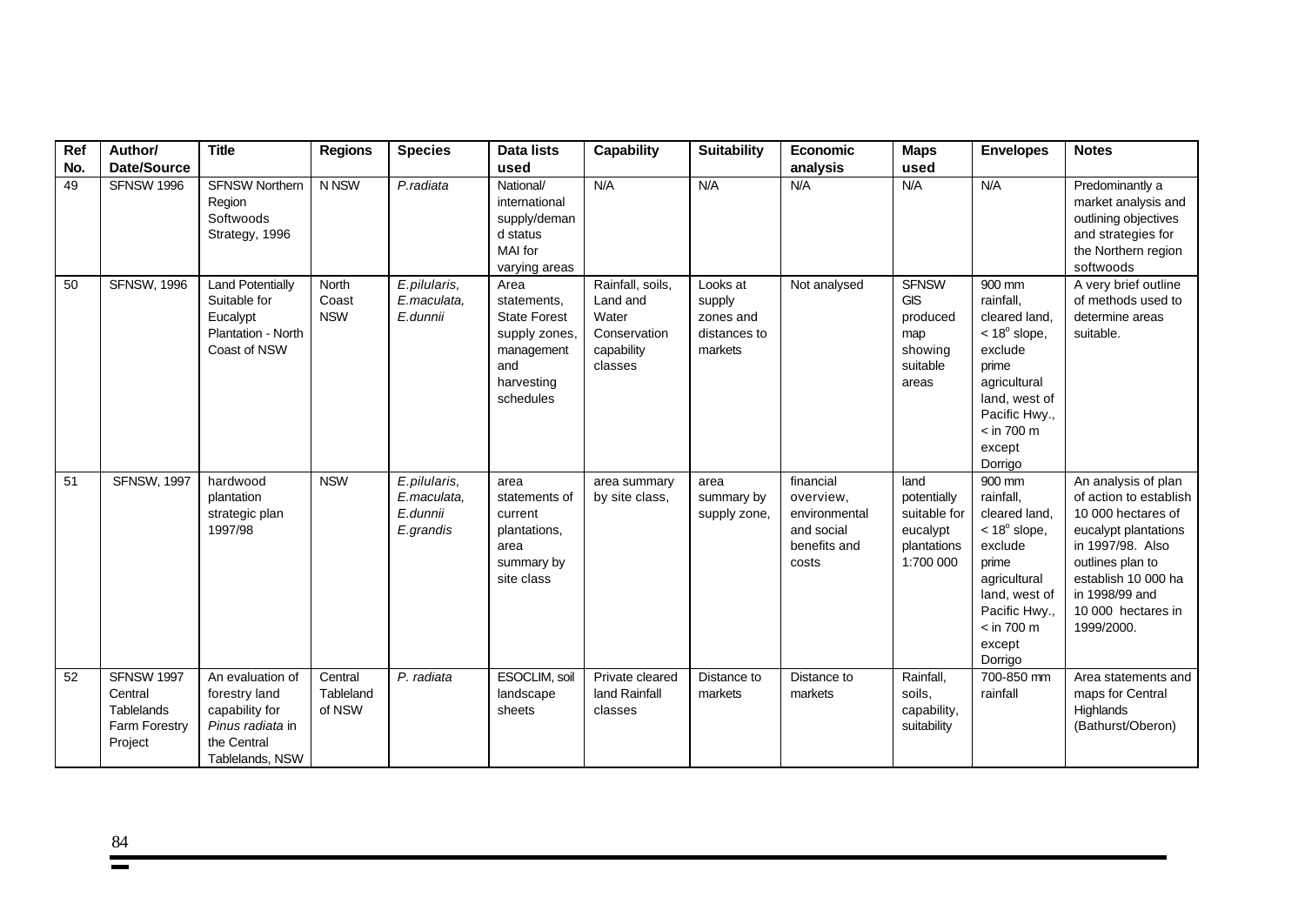| Ref<br>No. | Author/<br><b>Date/Source</b>                                           | <b>Title</b>                                                                                                              | <b>Regions</b>      | <b>Species</b>                                                          | <b>Data lists</b><br>used                 | <b>Capability</b>                                  | <b>Suitability</b>                                                     | Economic<br>analysis                                                | <b>Maps</b><br>used                                                                                                                                                | <b>Envelopes</b>                                                                                                                                  | <b>Notes</b>                                                                                                                             |
|------------|-------------------------------------------------------------------------|---------------------------------------------------------------------------------------------------------------------------|---------------------|-------------------------------------------------------------------------|-------------------------------------------|----------------------------------------------------|------------------------------------------------------------------------|---------------------------------------------------------------------|--------------------------------------------------------------------------------------------------------------------------------------------------------------------|---------------------------------------------------------------------------------------------------------------------------------------------------|------------------------------------------------------------------------------------------------------------------------------------------|
| 53         | SFNSW &<br>DLWC, 1997.                                                  | Erosion &<br>sediment control<br>strategy for<br>eucalypt<br>plantation<br>establishment on<br>the North Coast<br>of NSW. | NE NSW              | Eucalypts                                                               | Environ-<br>mental<br>constraints         | N/A                                                | N/A                                                                    | N/A                                                                 | N/A                                                                                                                                                                | N/A                                                                                                                                               | Covers legislation,<br>and environmental<br>controls                                                                                     |
| 54         | Shea &<br><b>Hewett, 1997</b><br>undertaken by<br>CALM                  | Pinus pinaster<br>project                                                                                                 | SW WA               | P. pinaster                                                             | GIS analysis                              | Rainfall, non<br>waterlogged &<br>non-saline soils | N/A                                                                    | Discussion of<br>socio-economic<br>issues                           | Land<br>availability<br>for P.<br>pinaster                                                                                                                         | 400-600 mm<br>rainfall                                                                                                                            | Looks at potential of<br>P. pinaster in the<br>intermediate rainfall<br>areas of the state                                               |
| 55         | South East<br>Forest<br>Foundation<br>1996                              | Esperance<br>regional<br>development<br>strategy for farm<br>forestry                                                     | SW WA,<br>Esperance | E. globulus,<br>P. pinaster                                             |                                           | Cleared<br>freehold land,<br>soils.<br>temperature | Distance to<br>centres, land<br>use, land<br>acquisition<br>strategies |                                                                     | Rainfall &<br>soil types                                                                                                                                           | Rainfall ><br>450mm                                                                                                                               | Area statements,<br>Results of early<br>growth plots                                                                                     |
| 56         | Spencer R.D.<br>et al., 1999<br>undertaken by<br><b>BRS &amp; ABARE</b> | Opportunities for<br>hardwood<br>plantation<br>development in<br>South East<br>Queensland                                 | SEQ                 | E. pilularis,<br>E. cloeziana.<br>Corymbia<br>citriodora,<br>E. grandis | AAGIS, ADIS,<br><b>GRO</b>                | Soils, slope,<br>rainfall                          | Land prices,<br>private<br>cleared land                                | Plantation yields,<br>plantation costs<br>& returns, land<br>prices | Plantation<br>capability,<br>sawlog<br>regimes<br>(NPV),<br>NPV as %<br>of land<br>value,<br>highest<br>economic<br>suitability,<br>sawmill<br>allocation<br>zones | Rainfall b/n<br>800-1000mm<br>p/a for<br>spotted gum.<br>Rainfall over<br>1000mm p.a.<br>for blackbutt,<br>Gympie<br>messmate,<br>and rose<br>gum | Plantation capability<br>modelling for SEQ<br>region, producing<br>area statements and<br>maps of potential<br>areas for each<br>species |
| 57         | Stanton, R.,<br>1992,<br>Research<br>Paper No. 15<br>FCNSW.             | Eucalyptus<br>plantations in<br><b>NSW</b>                                                                                | All NSW             | Varied                                                                  | <b>NSW</b><br>plantation<br>areas to 1992 | N/A                                                | N/A                                                                    | Not considered                                                      | Location of<br>manageme<br>nt areas                                                                                                                                | N/A                                                                                                                                               | Description of NSW<br>plantation estate to<br>1992.                                                                                      |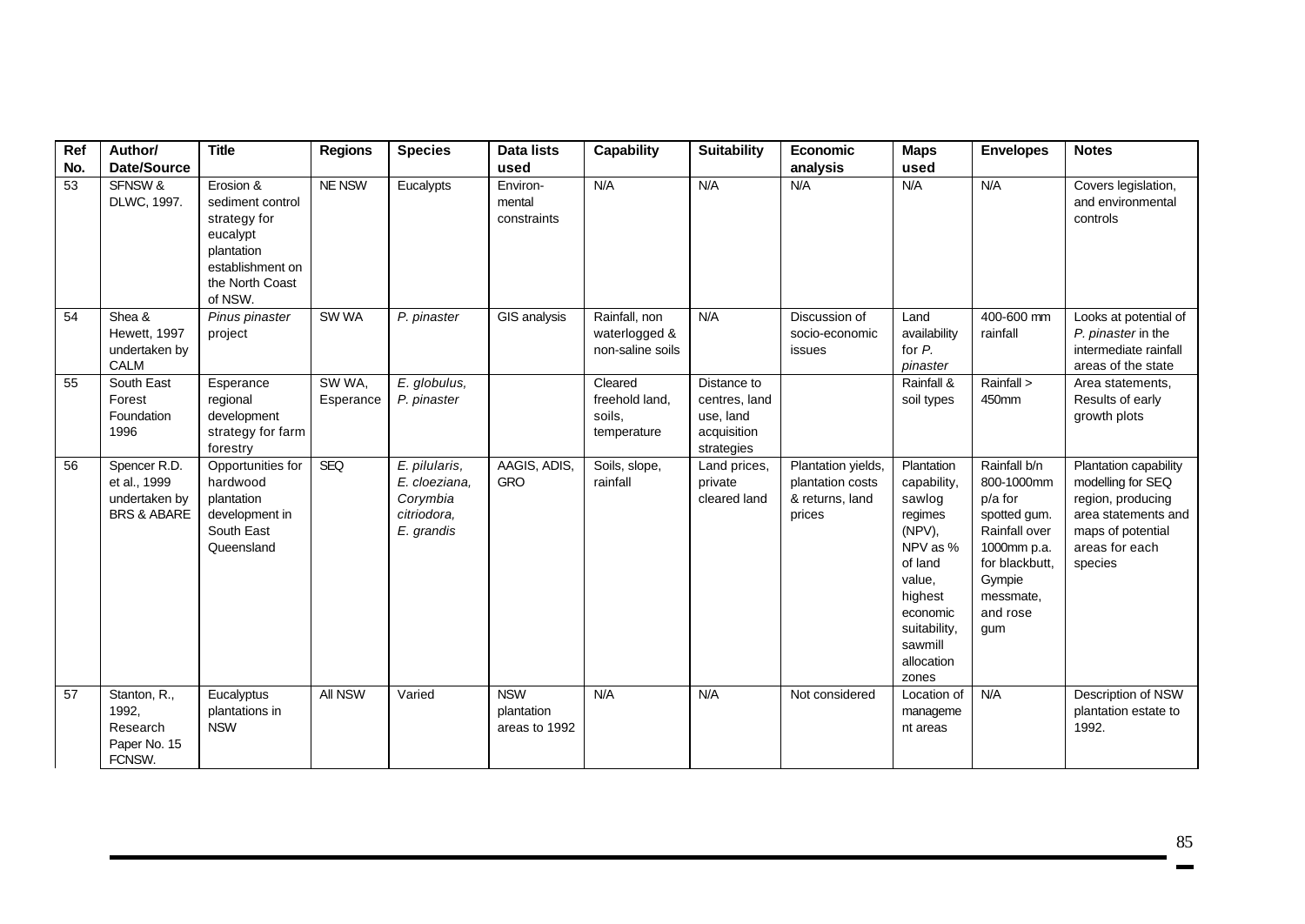| Ref | Author/                                                                              | <b>Title</b>                                                                                      | <b>Regions</b> | <b>Species</b>                                                                                                                                                                                              | <b>Data lists</b>                                 | <b>Capability</b>                                                                                                                        | <b>Suitability</b>                                                                                                                        | <b>Economic</b>                                                                                                                                                                                                                                                          | <b>Maps</b>                                                                                             | <b>Envelopes</b>                                                                                                                                                                       | <b>Notes</b>                                                                                                                                                                   |
|-----|--------------------------------------------------------------------------------------|---------------------------------------------------------------------------------------------------|----------------|-------------------------------------------------------------------------------------------------------------------------------------------------------------------------------------------------------------|---------------------------------------------------|------------------------------------------------------------------------------------------------------------------------------------------|-------------------------------------------------------------------------------------------------------------------------------------------|--------------------------------------------------------------------------------------------------------------------------------------------------------------------------------------------------------------------------------------------------------------------------|---------------------------------------------------------------------------------------------------------|----------------------------------------------------------------------------------------------------------------------------------------------------------------------------------------|--------------------------------------------------------------------------------------------------------------------------------------------------------------------------------|
| No. | <b>Date/Source</b>                                                                   |                                                                                                   |                |                                                                                                                                                                                                             | used                                              |                                                                                                                                          |                                                                                                                                           | analysis                                                                                                                                                                                                                                                                 | used                                                                                                    |                                                                                                                                                                                        |                                                                                                                                                                                |
| 58  | Stanton,<br>R.R.J., 1990,<br>Honours<br>thesis, ANU,<br>Canberra.                    | Land evaluations<br>for eucalypt<br>plantation<br>purposes in the<br>south-east<br>region of NSW. | <b>SE NSW</b>  | E.agglomerata<br>E.fastigata<br>E.globulus<br>E.nitens<br>E.sieberi                                                                                                                                         | <b>Basic species</b><br>requirements.             | Elevation,<br>slope, total rain,<br>seasonality,<br>nutrient supply.                                                                     | Divides into 4<br>classes                                                                                                                 | None                                                                                                                                                                                                                                                                     | <b>BIOCLIM</b><br><b>GETCLIM</b><br><b>SLPGRD</b><br>(aspect)<br><b>GRDAREA</b><br>(area<br>calculation | Rainfall>850<br>mm where<br><600m<br>elevation<br>rainfall<br>$>750$ mm<br>where<br>>600m<br>elevation<br>slopes $< 15^\circ$<br>potential<br>nutrient<br>supply index<br>>5 out of 10 | Honours thesis<br>using GIS and base<br>environmental<br>attributes to<br>determine area<br>available for<br>plantations.                                                      |
| 59  | Stephens, N.,<br>Sun, D., and<br>Tickle, P.,<br>1998. Bureau<br>of Rural<br>Sciences | Plantation<br>potential studies<br>in Australia: an<br>assessment of<br>current status            | All regions    | 16 Eucalyptus<br>sp., 3<br>Corymbia sp<br>5 Pinus sp.<br>Acacia<br>melanoxylon,<br>Casuarina<br>cunninghamia<br>na, Grevillea<br>robusta.<br>Araucaria<br>cunninghamii,<br>Toona ciliata.<br>Flindersia spp | Questionnaire<br>survey,<br>literature<br>review. | Rainfall, soil,<br>geology<br>attributes,<br>temperature,<br>altitude, slope.<br>It varies<br>depending<br>which study<br>was looked at. | Land size,<br>land use,<br>distance to<br>mills,<br>community<br>attitudes. It<br>varies<br>depending<br>which study<br>was looked<br>at. | socio-economic<br>analysis, market<br>potential,<br>distance to mills,<br>NPV, port<br>infrastructure,<br>market demand.<br>financial<br>analysis,<br>impacts of<br>legislation and<br>scenario<br>modelling. It<br>varies<br>depending<br>which study<br>was looked at. | N/A                                                                                                     | N/A                                                                                                                                                                                    | A literature review<br>undertaken on<br>published studies<br>relating to the<br>identification of<br>capable, suitable<br>and available land<br>for plantation<br>development. |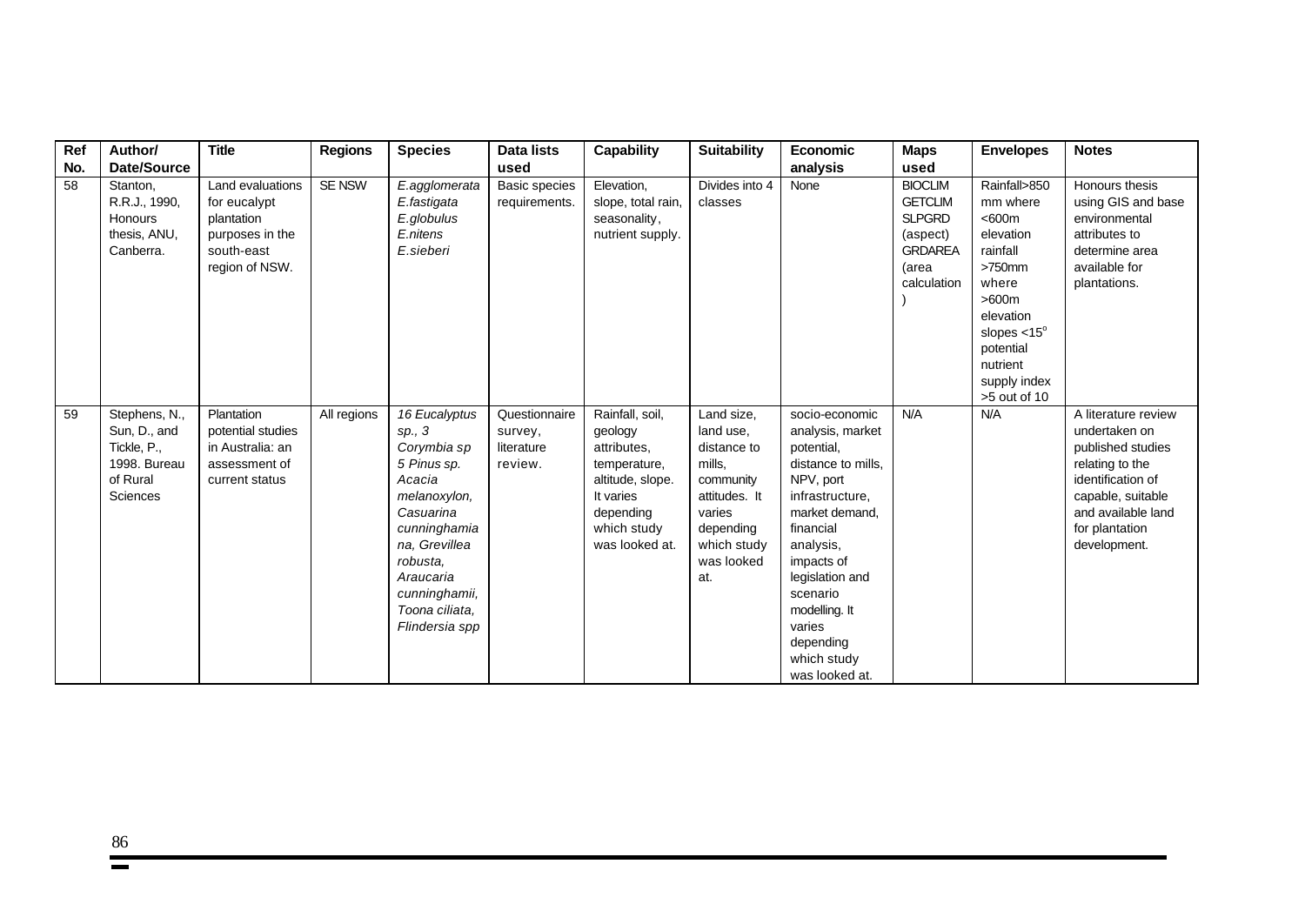| Ref | Author/                                                                                                            | <b>Title</b>                                                                             | <b>Regions</b>                       | <b>Species</b>             | Data lists                                   | Capability                                 | <b>Suitability</b>                                                                                                  | Economic                                      | <b>Maps</b> | <b>Envelopes</b>                                                                         | <b>Notes</b>                                                                                 |
|-----|--------------------------------------------------------------------------------------------------------------------|------------------------------------------------------------------------------------------|--------------------------------------|----------------------------|----------------------------------------------|--------------------------------------------|---------------------------------------------------------------------------------------------------------------------|-----------------------------------------------|-------------|------------------------------------------------------------------------------------------|----------------------------------------------------------------------------------------------|
| No. | Date/Source                                                                                                        |                                                                                          |                                      |                            | used                                         |                                            |                                                                                                                     | analysis                                      | used        |                                                                                          |                                                                                              |
| 60  | STFFN-<br>Southern<br>Tablelands<br>Farm Forestry<br>Network<br>(1997) Kim<br>Wells                                | Potential for<br>commerical farm<br>forestry on the<br><b>NSW Southern</b><br>Tablelands | Southern<br>Tablelands<br><b>NSW</b> | P. radiata                 | Soil<br>landscapes-<br>topography &<br>soils | Soil landscapes<br>- topography &<br>soils | N/A                                                                                                                 | Market potential<br>based on a pers.<br>Comm. | N/A         | Excludes:<br>$<$ 550 $mm$<br>rainfall.<br><50cm soil<br>depth, $>29$<br>degrees<br>slope | A very brief<br>summary                                                                      |
| 61  | Wareing K and<br>Baker R. 1998.<br>Prepared by<br>BRS under the<br>NE Vic RFA<br>process                           | Opportunities for<br>plantation<br>expansion in the<br>Victorian NE<br>CRA/RFA region    | NE Vic                               | E. globulus,<br>P. radiata |                                              | N/A                                        | Land value,<br>land use,<br>parcel size,<br>farmers<br>perceptions<br>to farm<br>forestry,<br>community<br>concerns | Scenario<br>modelling                         | N/A         | N/A                                                                                      | A report of area<br>statements and<br>maps                                                   |
| 62  | Wilson, S.M.<br>Whitlam, JAH<br>Bhati, U.N.<br>Horvath, D<br>Tran, U.D.,<br>ABARE 1996<br>Research<br>Report 95.7. | Trees on Farms.<br>Survey of trees<br>on Australian<br>farms 1993-<br>1994.              | National                             | Various                    | N/A                                          | N/A                                        | N/A                                                                                                                 | N/A                                           | N/A         | N/A                                                                                      | An overall outlook on<br>farmers perceptions,<br>costs & benefits &<br>reasons for planting. |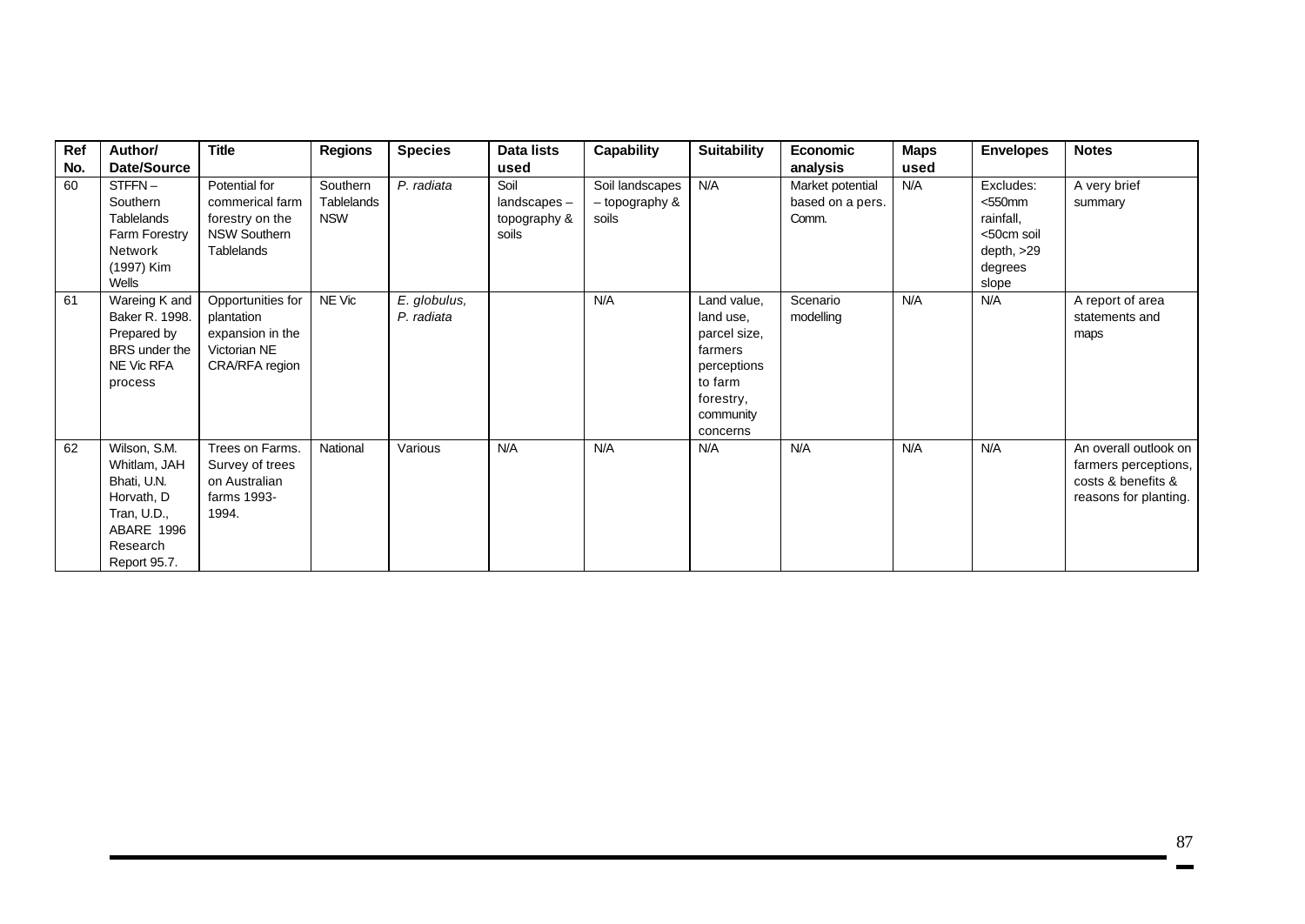# **APPENDIX 2 – SUMMARY STATISTICS FOR CLIMATE SURFACES BY PRODUCTIVITY CLASSES**

| $\bm{\tau}$ . Naurata productivity classes and values of failifial and temperature. |        |        |      |                  |
|-------------------------------------------------------------------------------------|--------|--------|------|------------------|
|                                                                                     |        |        |      |                  |
| <b>Total Annual Rainfall (mm):</b>                                                  | min    | mean   | max  | std              |
| Incapable                                                                           | 492    | 989    | 2709 | 443              |
| Low potential                                                                       | 528    | 740    | 1570 | 87               |
| Medium potential                                                                    | 629    | 947    | 1631 | 122              |
| High potential                                                                      | 862    | 1195   | 1724 | 150              |
| Maximum temperature (mean of 12                                                     |        |        |      |                  |
| months, degrees C) :                                                                | min    | mean   | max  | std              |
| Incapable                                                                           | 5.6    | 17.5   | 23.0 | 3.6              |
| Low potential                                                                       | 13.6   | 18.5   | 22.4 | $\overline{1.5}$ |
| Medium potential                                                                    | 12.1   | 17.5   | 22.1 | 1.9              |
| High potential                                                                      | 12.1   | 15.9   | 21.6 | 1.9              |
|                                                                                     |        |        |      |                  |
| Maximum temperature (max of 12                                                      |        |        |      |                  |
| months, degrees C) :                                                                | min    | mean   | max  | std              |
| Incapable                                                                           | 13.9   | 24.3   | 30.8 | 3.1              |
| Low potential                                                                       | 21.3   | 26.5   | 30.6 | 1.9              |
| Medium potential                                                                    | 19.8   | 25.1   | 29.9 | 1.9              |
| High potential                                                                      | 19.4   | 23.6   | 27.5 | 1.5              |
|                                                                                     |        |        |      |                  |
| Minimum temperature (mean of 12                                                     |        |        |      |                  |
| months, degrees C) :                                                                | min    | mean   | max  | std              |
| Incapable                                                                           | $-0.7$ | 5.9    | 13.0 | 3.6              |
| Low potential                                                                       | 2.0    | 5.7    | 11.0 | 1.5              |
| Medium potential                                                                    | 1.6    | 5.5    | 11.1 | 1.8              |
| High potential                                                                      | 1.6    | 5.0    | 10.8 | 1.8              |
|                                                                                     |        |        |      |                  |
| Minimum temperature (min of 12                                                      |        |        |      |                  |
| months, degrees C) :                                                                | min    | mean   | max  | std              |
| Incapable                                                                           | $-5.5$ | 0.6    | 8.5  | 3.6              |
| Low potential                                                                       | $-3.0$ | 0.1    | 5.8  | 1.3              |
| Medium potential                                                                    | $-3.3$ | 0.1    | 5.8  | 1.6              |
| High potential                                                                      | $-3.2$ | $-0.2$ | 5.5  | 1.7              |

*P. Radiata* **productivity classes and values of rainfall and temperature.**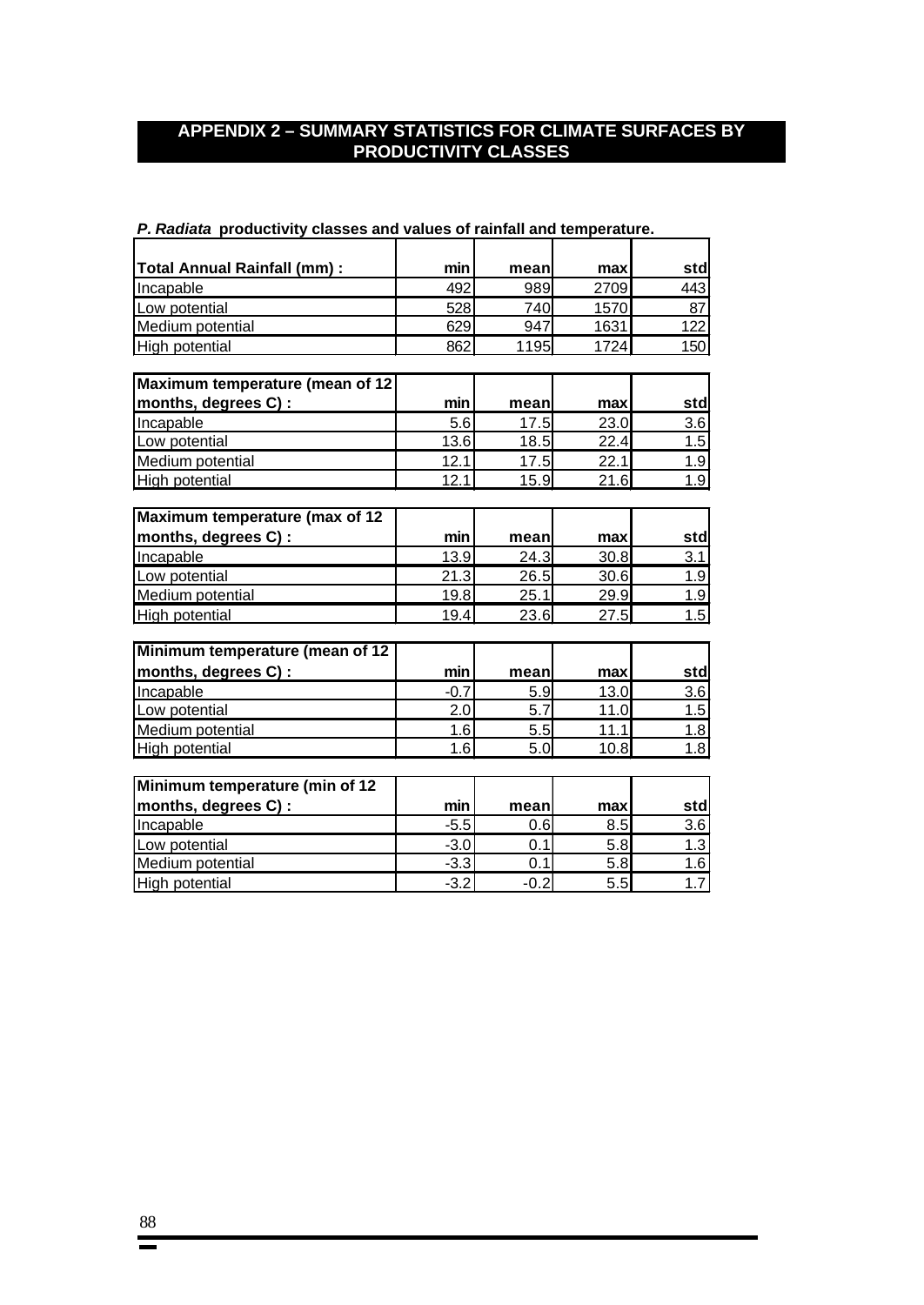| E. nitens productivity classes and values of rainfall and temperature. |  |  |
|------------------------------------------------------------------------|--|--|
|------------------------------------------------------------------------|--|--|

| Total Annual Rainfall (mm) :    | min    | mean   | max  | std              |
|---------------------------------|--------|--------|------|------------------|
| Incapable                       | 492    | 767    | 2709 | 253              |
| Low potential                   | 850    | 969    | 2026 | 129              |
| Medium potential                | 850    | 1094   | 1726 | 126              |
| High potential                  | 886    | 1289   | 2003 | 196              |
|                                 |        |        |      |                  |
| Maximum temperature (mean of 12 |        |        |      |                  |
| months, degrees C) :            | min    | mean   | max  | std              |
| Incapable                       | 5.6    | 17.8   | 23.0 | 2.3              |
| Low potential                   | 11.3   | 18.3   | 22.4 | 2.0              |
| Medium potential                | 11.3   | 17.3   | 22.0 | 2.5              |
| High potential                  | 11.3   | 16.6   | 21.6 | 2.9              |
|                                 |        |        |      |                  |
| Maximum temperature (max of 12  |        |        |      |                  |
| months, degrees C) :            | min    | mean   | max  | std              |
| Incapable                       | 13.9   | 25.7   | 30.8 | 2.6              |
| Low potential                   | 19.0   | 25.8   | 30.2 | 2.1              |
| Medium potential                | 19.0   | 24.2   | 29.1 | 1.7              |
| High potential                  | 19.0   | 23.4   | 27.1 | 1.7              |
| Minimum temperature (mean of 12 |        |        |      |                  |
| months, degrees C) :            | min    | mean   | max  | std              |
| Incapable                       | $-0.7$ | 5.2    | 13.0 | 1.9              |
| Low potential                   | 1.4    | 6.2    | 13.0 | 2.1              |
| Medium potential                | 1.3    | 6.2    | 12.8 | 2.7              |
| High potential                  | 1.4    | 6.2    | 13.0 | $\overline{3.3}$ |
|                                 |        |        |      |                  |
| Minimum temperature (min of 12  |        |        |      |                  |
| months, degrees C) :            | min    | mean   | max  | std              |
| Incapable                       | $-5.5$ | $-0.3$ | 8.5  | 1.7              |
| Low potential                   | $-3.5$ | 0.7    | 8.3  | 1.9              |
| Medium potential                | $-3.5$ | 0.9    | 8.3  | 2.6              |
| High potential                  | $-3.5$ | 1.1    | 8.4  | 3.3              |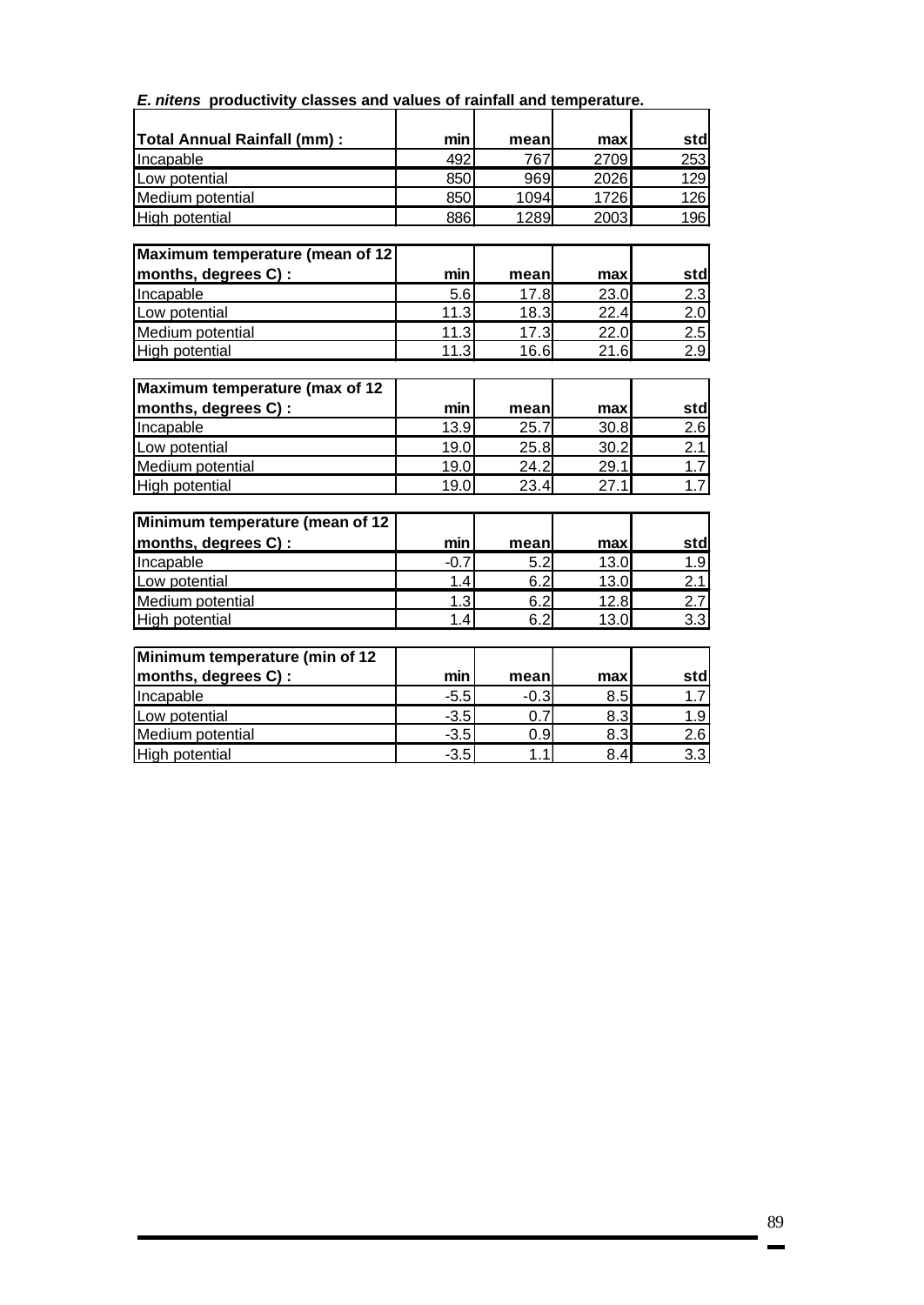# **APPENDIX 3: MINUTES OF PLANTATION POTENTIAL WORKSHOP**

# **TO:**

|                 | CRA PLANTATION POTENTIAL WORKSHOP 23 FEBRUARY 1999 |                                         |                                  |  |  |  |  |  |  |  |
|-----------------|----------------------------------------------------|-----------------------------------------|----------------------------------|--|--|--|--|--|--|--|
|                 | <b>AND</b>                                         |                                         |                                  |  |  |  |  |  |  |  |
| <b>SUBJECT:</b> |                                                    | <b>NSW FARM FORESTRY WORKSHOP</b>       |                                  |  |  |  |  |  |  |  |
| Date:           | 14 April, 1999                                     |                                         |                                  |  |  |  |  |  |  |  |
|                 |                                                    |                                         | 02-6272 3882 fax                 |  |  |  |  |  |  |  |
| FROM:           | Michael Ryan                                       | <b>Bureau of Rural Sciences</b>         | 02-6272 4937                     |  |  |  |  |  |  |  |
|                 | David Priem                                        | <b>DLWC</b>                             | 02-6947 0200                     |  |  |  |  |  |  |  |
|                 | Kevin Burns                                        | ABARF                                   | 02 6281 8239 fax<br>02 6272 2136 |  |  |  |  |  |  |  |
|                 | Phil Ryan                                          | <b>CSIRO</b>                            | 02 6281 8331                     |  |  |  |  |  |  |  |
|                 |                                                    |                                         | 02 6248 6999 fax                 |  |  |  |  |  |  |  |
|                 | <b>Mark Parsons</b>                                | Fortech                                 | 02 6248 6900                     |  |  |  |  |  |  |  |
|                 | Angela Robinson                                    | Jaakko Pöyry Consulting                 | 02 6295 2803 fax                 |  |  |  |  |  |  |  |
|                 | Chris Borough                                      | Jaakko Pöyry Consulting                 | 02 6295 2777                     |  |  |  |  |  |  |  |
|                 |                                                    |                                         | 02 6941 1909 fax                 |  |  |  |  |  |  |  |
|                 | Robin Reid                                         | <b>CSR Sawmilling</b>                   | 02 6947 9008 fax<br>02 6941 1900 |  |  |  |  |  |  |  |
|                 | Kenneth Epp                                        | VISY Paper                              | 02 6947 3714                     |  |  |  |  |  |  |  |
|                 |                                                    |                                         | 02 6207 2544 fax                 |  |  |  |  |  |  |  |
|                 | Sophie Clayton                                     | <b>Tablelands Farm Forestry Network</b> | 02 6207 2486                     |  |  |  |  |  |  |  |
|                 |                                                    | Development                             | 02 6041 4818 fax                 |  |  |  |  |  |  |  |
|                 | Jim Grant                                          | Department of State and Regional        | 02 6041 4808                     |  |  |  |  |  |  |  |
|                 |                                                    |                                         | 02 6947 2141 fax                 |  |  |  |  |  |  |  |
|                 | Chris Adams                                        | <b>Tumut Shire Council</b>              | 02 6207 2544 fax<br>02 6947 0500 |  |  |  |  |  |  |  |
|                 | Ian McArthur                                       | <b>ACT Forests</b>                      | 02 6207 2486                     |  |  |  |  |  |  |  |
|                 |                                                    |                                         | 02 6207 2544 fax                 |  |  |  |  |  |  |  |
|                 | Niel Cooper                                        | <b>ACT Forests</b>                      | 02 6207 2486                     |  |  |  |  |  |  |  |
|                 | Emmo Willink                                       | P.O.Box 99 Holbrook 2644                | 02 6036 3183                     |  |  |  |  |  |  |  |
|                 | Melissa Green                                      |                                         | 02 6921 0780 fax                 |  |  |  |  |  |  |  |
|                 | Rob Kuiper                                         | Softwoods Working Group                 | 02 6921 6422                     |  |  |  |  |  |  |  |
|                 |                                                    |                                         | 03 5881 9305 fax                 |  |  |  |  |  |  |  |
|                 | John Scott                                         | Murray Riverina Farm Forestry           | 03 5881 9340                     |  |  |  |  |  |  |  |
|                 | Murray Brown                                       | Murray Riverina Farm Forestry           | 02 6041 4808                     |  |  |  |  |  |  |  |
|                 | <b>Andy Sterling</b><br>Ross Dickson               | <b>SFNSW</b>                            |                                  |  |  |  |  |  |  |  |
|                 |                                                    | <b>SFNSW</b>                            | 02 6947 2683 fax                 |  |  |  |  |  |  |  |
|                 | Don Hobson                                         | <b>SFNSW</b>                            | 02 6947 3911                     |  |  |  |  |  |  |  |
|                 | Hugh Dunchue                                       | <b>SFNSW</b>                            | 02 6043 1007                     |  |  |  |  |  |  |  |
|                 | Sally Arundell                                     | <b>SFNSW</b>                            | 02 9980 4525                     |  |  |  |  |  |  |  |
|                 | Tony O'Hara                                        | <b>SFNSW</b>                            | 02 9980 4164                     |  |  |  |  |  |  |  |
|                 | Dave Cromarty                                      | <b>SFNSW</b>                            | 02 6043 1007                     |  |  |  |  |  |  |  |
|                 | Mike Welch                                         | <b>SFNSW</b>                            | 02 6043 1007                     |  |  |  |  |  |  |  |
|                 | Alison Pritchard                                   | <b>BRS</b>                              | 02 6272 4034                     |  |  |  |  |  |  |  |
|                 | Antti Roppola                                      | <b>BRS</b>                              | 02 6272 5980                     |  |  |  |  |  |  |  |
|                 | Michael Ryan                                       | <b>BRS</b>                              | 02 6272 4937                     |  |  |  |  |  |  |  |
|                 | Phil Tickle                                        | <b>BRS</b>                              | 02 6272 4689                     |  |  |  |  |  |  |  |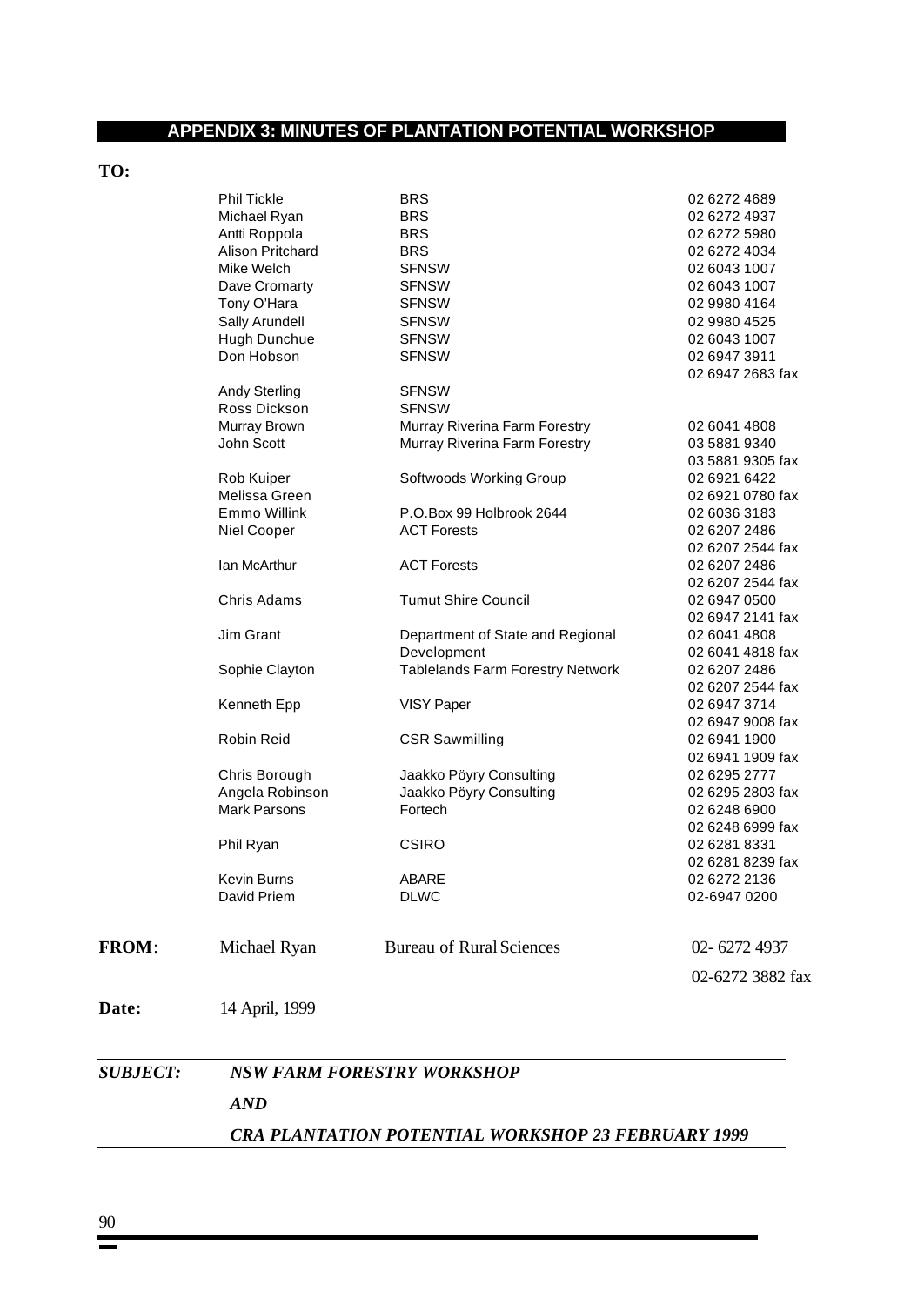| <b>CONVENORS:</b> Phil Tickle |               | <b>Bureau of Rural Sciences</b> | 02 6272 4689 |
|-------------------------------|---------------|---------------------------------|--------------|
| (plantation potential)        |               |                                 |              |
|                               | David Marston | Dames and Moore consulting      | 02 9955 7286 |

(farm forestry)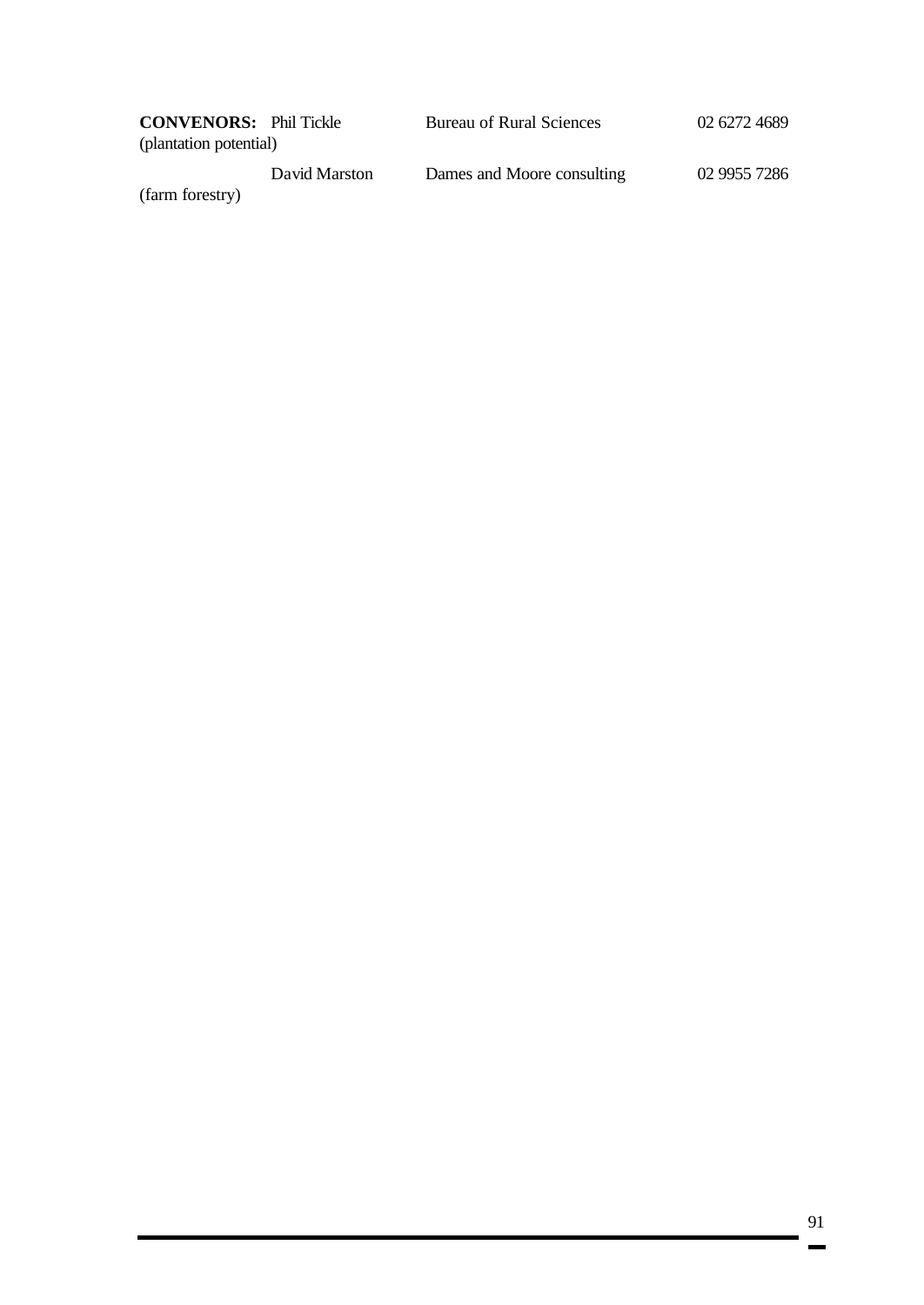# **MINUTES FOR PLANTATION POTENTIAL WORKSHOP AND FARM FORESTRY WORKSHOP HELD AT TUMUT ON 23 FEBRUARY 1999.**

**David Marston**-introduction to workshop, definitions of farm forestry and introduction of participants. Outline;

- n why grow trees/history of Farm Forestry
- definition of farm forestry

#### **Michael Ryan**

plantation potential project aims:

- $\blacksquare$  inform stakeholders
- n incorporate stakeholder ideas
- **n** determine species mix
- n determine capability criteria
- establish site factors
- determine data gaps
- n obtain input into market prospects
- n determine suitability criteria
- **n** agree to process

### **Phil Tickle**

- $\blacksquare$  explanation of plantation and expansion opportunities
- outline of project objectives
- outline of workshop objectives

#### **David Marston** and **Mark Parsons**

Strengths of Farm Forestry in Region

- **n** government sponsored plantations
- Australian newsprint Mills at Albury ( joint ventures )
- Total Catchment Management
- n regional plantation committees
- new markets e.g. Visy Board Mill
- n reopening of Junee rail line
- State Forest move towards plantations
- South West slope road study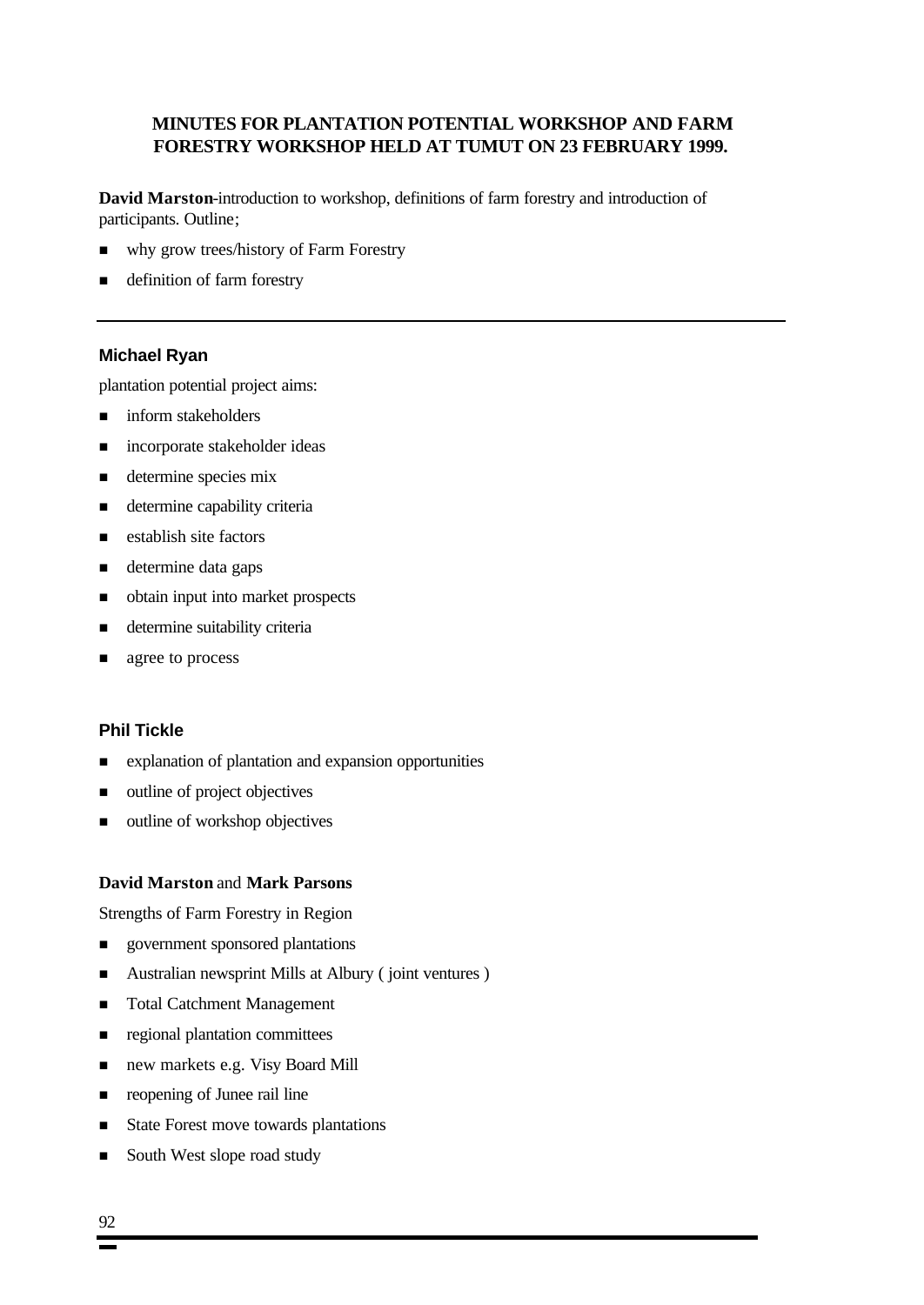- export markets-Port Kembla 1998
- privatisation plantations  $(+/-)$

Weaknesses of farm Forestry in Region

- **n** consent required for clearing
- **n** taxation system
- n inability to thin private plantations commercially
- n Australian Newsprint Mills selling joint ventures
- n lack of corporate sector support for farm forestry
- **n** closure of rail lines
- n species/site selection (700 mm boundary)
- $\blacksquare$  and increased demand for road transport
- anti-pine sentiment from Councils
- n Government domination of plantation sector
- $\blacksquare$  disincentives to sustainable use of native forests

Issues for farm forestry to gain a vision

- balanced land use: water use, soil health, biodiversity, sustainable land use
- forestry as a normal land use
- $\blacksquare$  reasonable incomes
- $\blacksquare$  market driven
- n regional co-ordination
- effective/efficient infrastructure
- **n** healthy forests
- **n** profitable enterprises
- $\blacksquare$  integration of farm forestry within landscape

#### Policy goals for region

- 30,000 hectare planted by 2009
- 20 years CRA process targets
- n appropriate marketing strategy for industry

### **Plantation Potential Workshop**

#### CAPABILITY MODELLING

### **Phil Tickle** -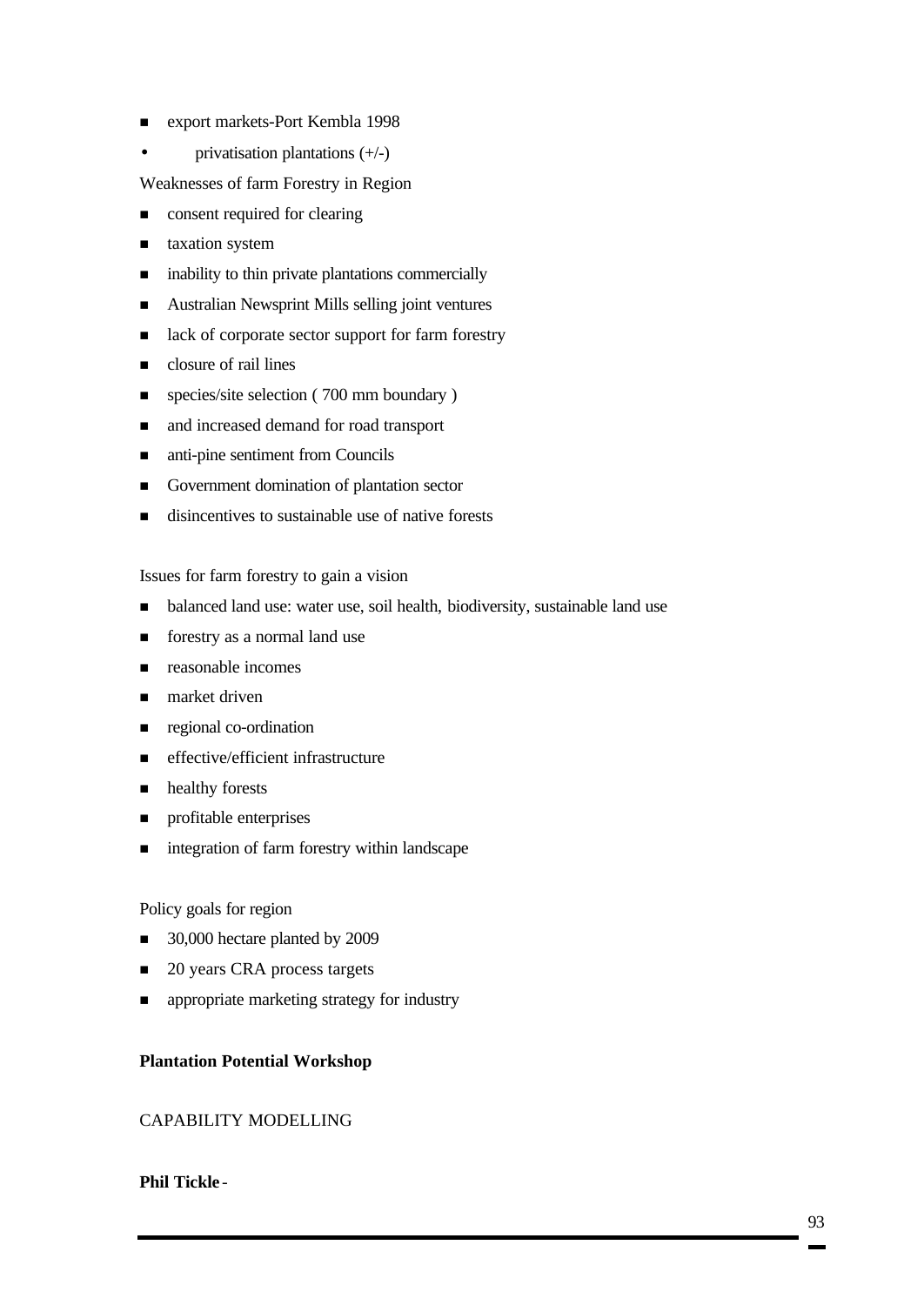#### **Introduction into study, outline of capability and suitability factors,**

- n Eden as a case study-modelling of bio-physical factors, physical factors to establish growth relationships for *Pinus radiata* and *Eucalyptus nitens*.
- Outline of process models for determining capability

**Species mix** (rated by preference) **Species issues**

1. *Pinus radiata* snow range 2. *Pinus pinaster* climate threshold *Psuedotsuga menziesii* high altitude species ( Bob Eldridge CSIRO )

### **1.1.2 Pinus hallipensis**

| Eucalyptus nitens       | provenance trials at Bago, little other data,  |
|-------------------------|------------------------------------------------|
|                         | check with Murray Brown regarding other trials |
| Eucalyptus delegatensis | provenance trials at Bago, high defect         |

#### **1.1.3 Eucalyptus brutea**

#### **1.1.4 Eucalyptus machoryncha**

4. *Eucalyptus globulus*

*Corymbia maculata* excellent potential in Northern New South Wales

### **1.1.5 Eucalyptus saligna**

May want to use Treedat data base at CSIRO forests and forest products.

Existing plantations information

**Action**: SFNSW to complete all South West data including boundaries

**Action**: Sophie Clayton to MARVL all southern tablelands private plantations

**Action**: Antti Roppola to chase up Dave Jamieson on ACT soils

**Action**: Antti Roppola to chase up SFNSW regarding parent rock Code mapping and check with Phil Ryan and Col Wilkenson

**Action**: Antti Roppola to chase up ACT forests regarding site specific meteorological data

#### **SUITABILITY MODELLING up**–

Kevin Burns described the Wood and Paper Industry Strategy and the FORUM model. The description of how economic inputs and outputs are determined through end products, establishment and maintenance costs, and distance and cost of processing. Outputs from the modelling include potential plantation area, potential products, markets, gross value of product, employment.

Enterprise scenarios potentially considered for softwood: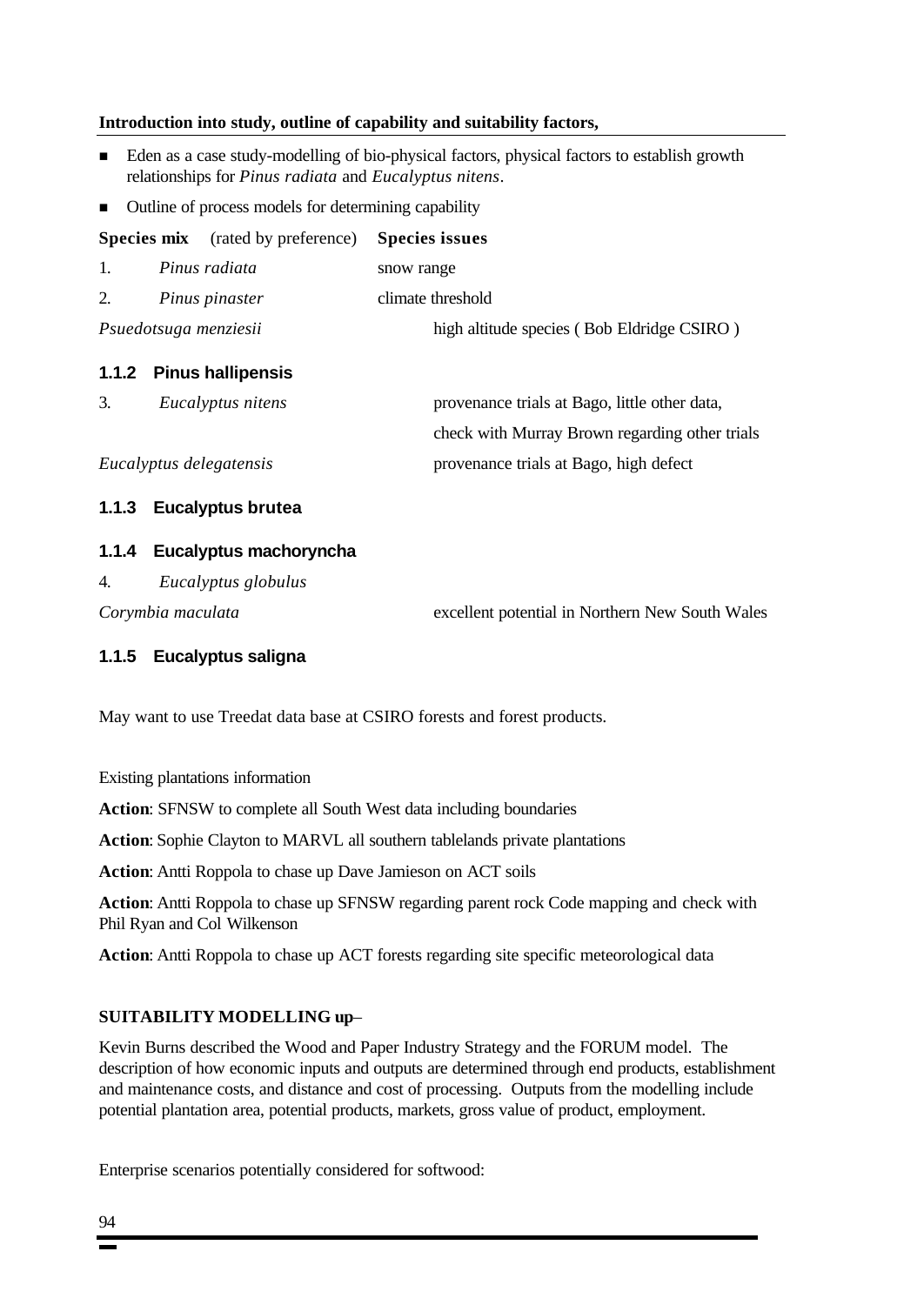- high-grade structural sawlogs
- $\blacksquare$  high-grade venue
- ulp and paper
- n panels press into reservation
- $\blacksquare$  by energy
- **n** carbon

Enterprise scenarios potentially considered for hardwood:

- n high and low grade sawn timber products
- $\blacksquare$  export pulp logs
- $\blacksquare$  bioenergy
- $\blacksquare$  specialty timbers
- $\Box$  carbon
- $\blacksquare$  fuel wood
- charcoal production
- $\blacksquare$  oil

**Action**: Kevin Burns to look at Road haulage study in ACT ( David Jamieson ) and South-West slopes ( Dave Chromarty)

**Action**: Phil Tickle to chase up with DLWC scoping project and costings for impact of vegetation clearance controls for plantation establishment .

**Action**: BRS to check with Charles Sturt University ( Sandra Walpole ), CRES ( Victoria Mason ), and CSIRO wildlife and ecology ( Steve Morton ) regarding land clearing impacts.

**Action**: BRS or ABARE to generate land access zoning coverage through Shire Council's.

Discussion on land use

- n broad or land use zoning of region pressed into horticulture may be a problem
- Tumut Shire Council has GIS capabilities
- n vineyards in Tumbarumba experiencing large expansion recently
- water use and harvesting may be a problem in the Murray Darling basin. SFNSW are doing studies on how much water radiata plantations use. Thought is that trees are good for catchments.

### **Summary and closing**

**Michael Ryan** Summary of plantation potential discussions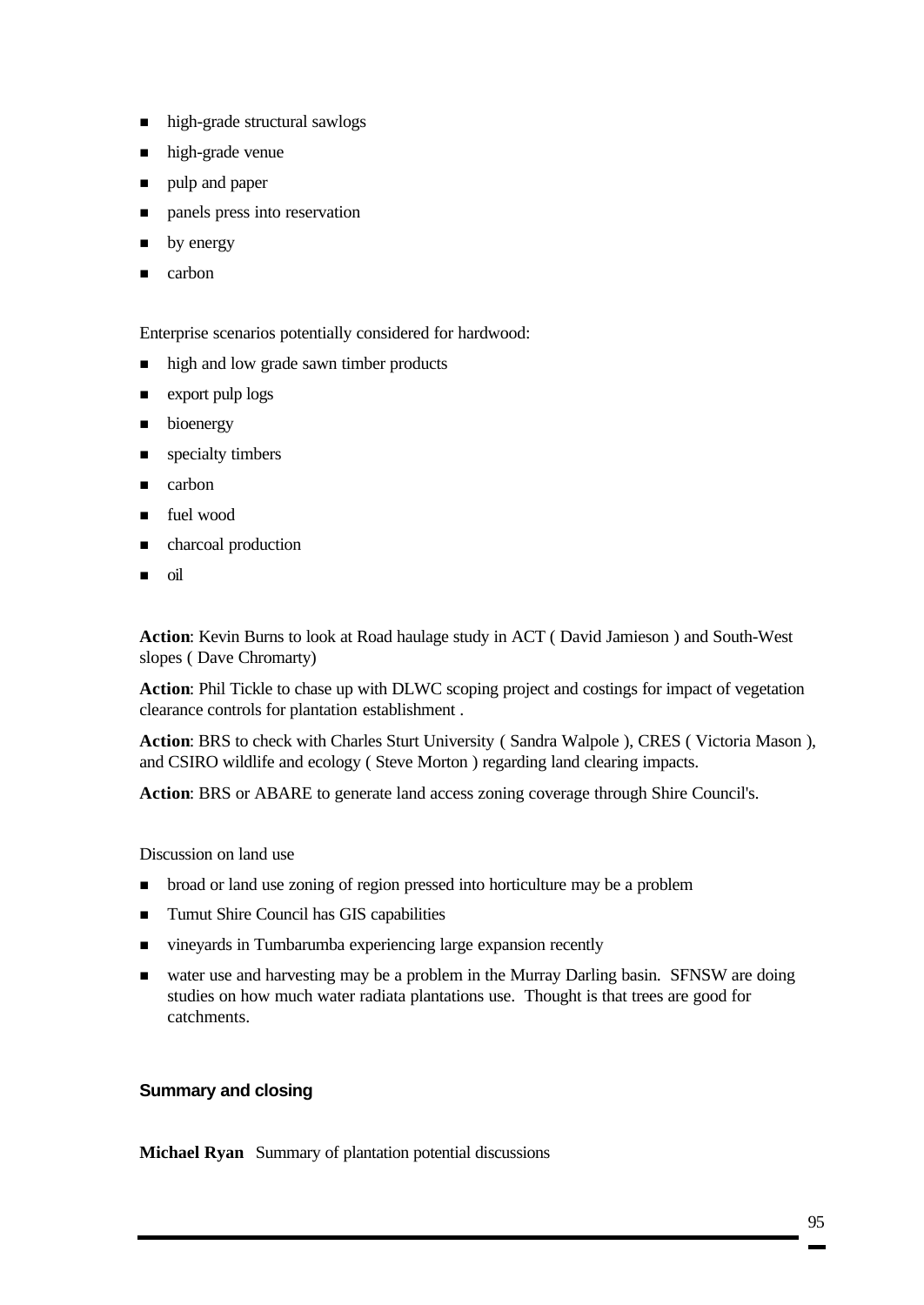#### **David Marston** Summary of farm forestry discussions

- 1. consent requirements:
- need uniform coordinated approval process
- best management practice/Code Forest Practice (ISO)
- $\blacksquare$  training
- planning trees into farmland
- $\Box$  road use/who pays?

#### **2. players**

- n local government, DLWC, Australian Forest Growers, CSIRO, Greening Australia, regional plantation committees, SFNSW, local councils, Murray Darling Basin Commission, private landowners, NSW agriculture, Sydney water, EPA.
- 3. Species/site selection
- 4. Marketing
- **n** co-operative selling
- identify markets and grow accordingly
- **n** harvesting flexibility
- non-timber markets: oils, nuts, biodiversity, honey
- valued adding
- 5. Natural resources inventory and databases
- 6. Regional plantation committees
- core funding ( State and Commonwealth )
- $\blacksquare$  technology transfer/networking
- **n** impediments
- n development opportunities
- **n** roading

#### **Vision for the region**

- *Healthy landscapes with profitable use of trees on public and private land.*
- n *Regional coordination community driven program of awareness, research and development, information transfer and actions.*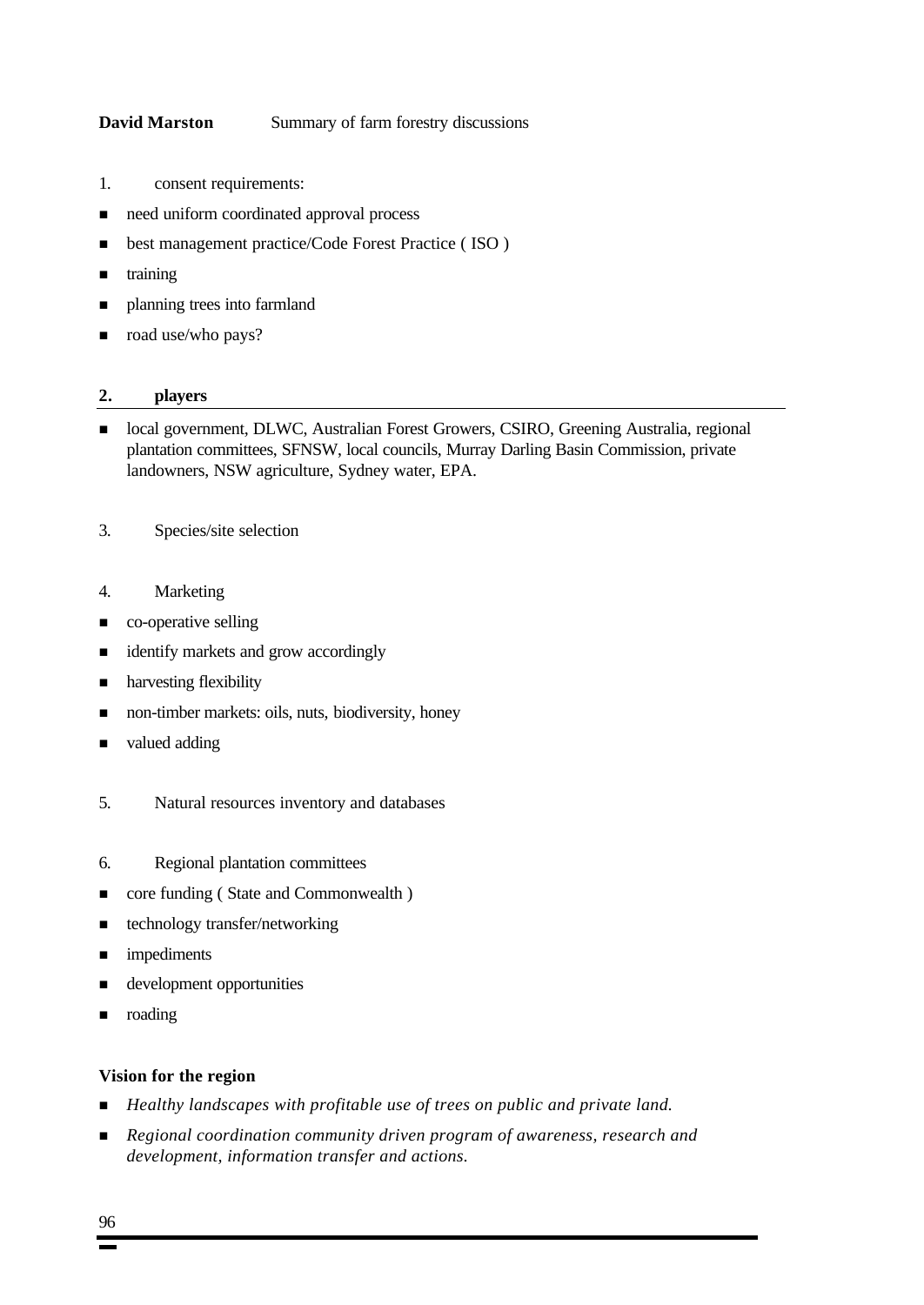- n *Clear market information and local value adding industries.*
- The best management practice for tree crops in a balanced land use.
- n *Effective/efficient infrastructure.*
- *Investment opportunities for a range of purposes including forest products and environmental values.*

David Maston, Michael Ryan: Closing comments: thank you to all participants for their contributions into various aspects of this workshop.

--------------------------------------------------------------------------------------------

Please call me if you have any queries regarding the workshop or these minutes

MICHAEL RYAN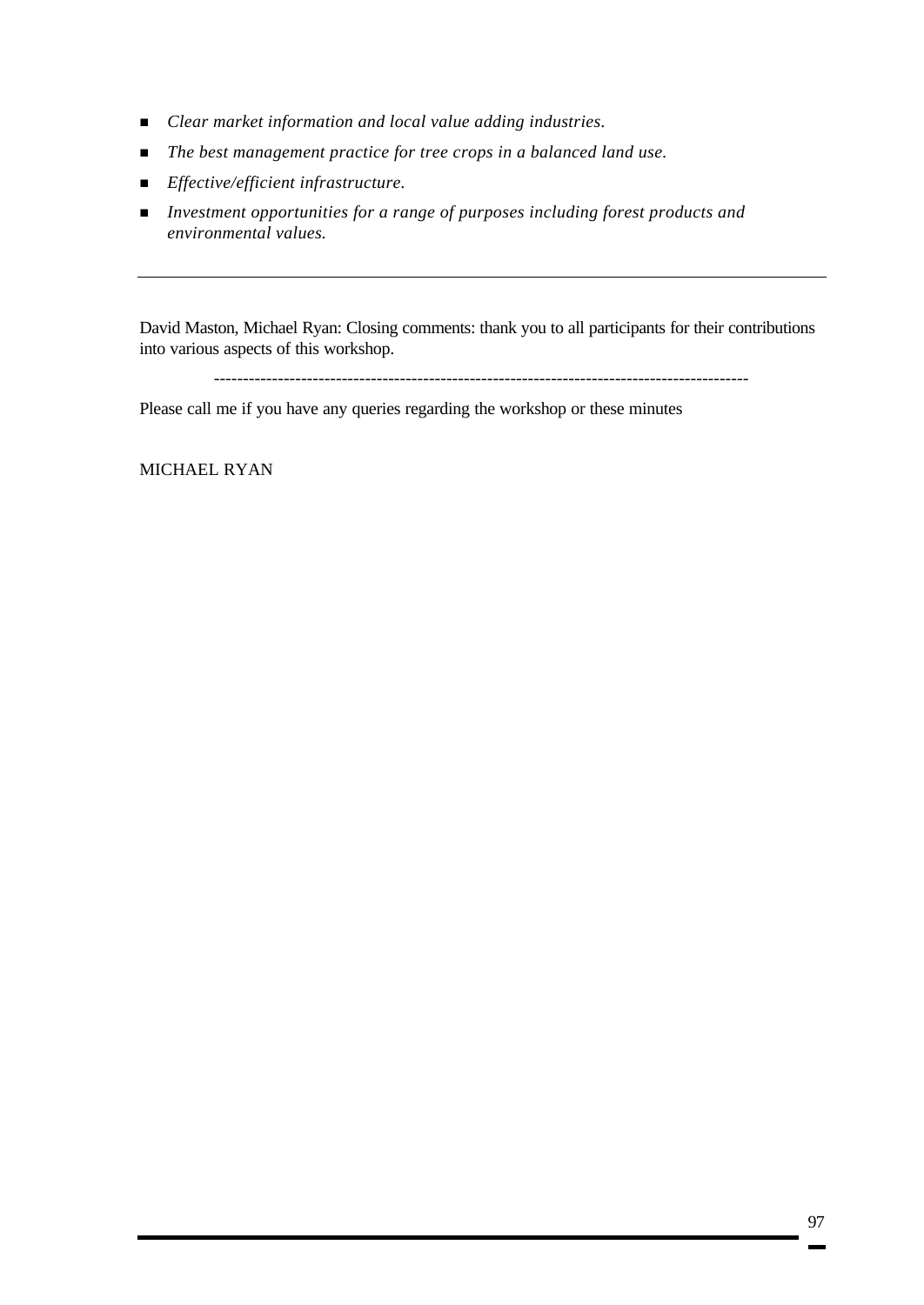# **APPENDIX 4: HARDWOOD ECONOMIC SCENARIOS TO BE UNDERTAKEN**

### **VARIABLES TO BE ADJUSTED IN SCENARIOS**

### *ESTABLISHMENT COSTS*

**SFNSW projected cost scenario** (looks at SFNSW projected costs) Projected SFNSW costs of \$2000 per hectare Annual costs of \$90/year/hectare

**Low cost scenario** (looks at the ability to establish below projected SFNSW costs, using ABARE costings from WAPIS report) establishment costs of \$1400 per hectare year 1, post establishment costs of \$500/hectare annual costs \$80/year (regular maintenance)

### *ROYALTY RETURNS*

### **Current return scenario**

HQLSL \$40/m3 HQSSL \$20/m3v pulp \$10/m3

### **High returns scenario (looking at 25% increase on current royalties)**

HQLSL \$50/m3 HQSSL \$25/m3 pulp \$13/m3

### *YIELD TABLES*

### **Current yield scenario**

This yield table was developed using existing knowledge on Eucalyptus nitens growth and potential yields from existing plantations and SFNSW knowledge.

| Table 1. Theid table for <i>Eucalyptus nitens</i> using relatively conservative yields |                                |                             |        |              |       |           |          |       |              |    |                       |        |              |       |                 |                 |
|----------------------------------------------------------------------------------------|--------------------------------|-----------------------------|--------|--------------|-------|-----------|----------|-------|--------------|----|-----------------------|--------|--------------|-------|-----------------|-----------------|
|                                                                                        | <b>INITIAI</b><br><b>STOCK</b> | <b>SITF</b><br><b>INDFX</b> | T1 AGF | <b>STOCK</b> | PUI P | T2<br>AGF | T2 STOCK | HOLSL | <b>HOSSL</b> |    | PULP Clearfell<br>Age | HOI SI | <b>HOSSI</b> | PUI P | Mai<br>m3/ha/vr | TOTAI<br>VOLUME |
|                                                                                        | 1000                           | 30                          | 25     | 350          | 140   |           |          |       |              |    | 45                    | 70     | 110          | 130   | 10              | 450             |
|                                                                                        | 1000                           | 35                          | 20     | 350          | 170   |           |          |       |              |    | 40                    | 120    | 150          | 160   | 15              | 600             |
|                                                                                        | 1000                           | 40                          | 15     | 500          | 130   | 25        | 250      | 10    | 40           | 60 | 35                    | 150    | 150          | 160   | 20              | 700             |

# **Table 1. Yield table for** *Eucalyptus nitens* **using relatively conservative yields**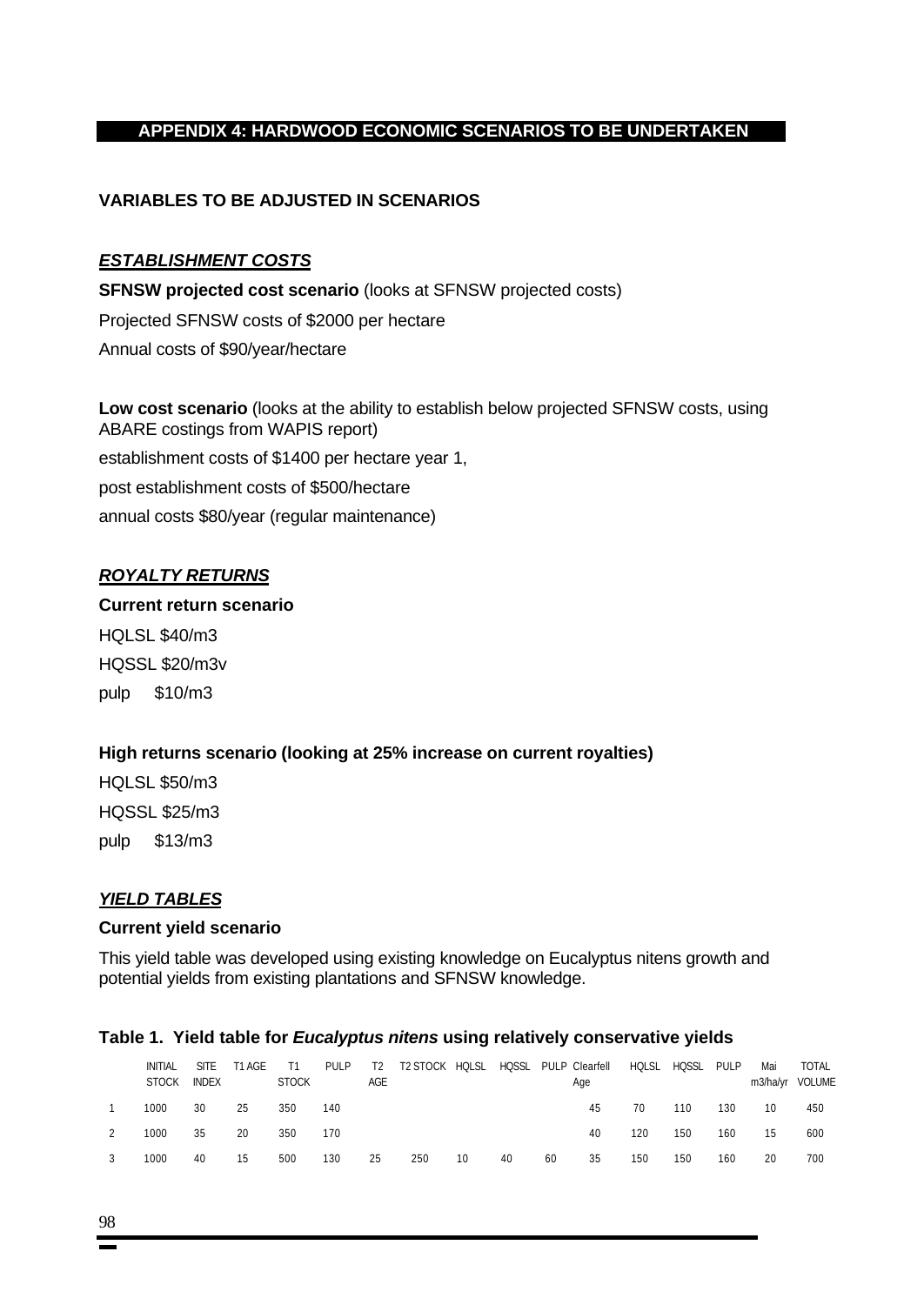### **High yield scenario (Using East Gippsland/Bombala WAPIS figures)**

This scenario compares favourably with yield scenarios used within the WAPIS study.

They compare against the tables for Northern NSW and yields against existing Eucalyptus nitens plantations in terms of MAI predicted. The unknown is the quality of the sawlog component.

### **1.1.6 Table 3: Yield Table for Shining Gum using more optimistic yields**

| Class | Initial stock Site | index |    | T1 age T1 Stock PULP |     |    |     | T2 age T2 Stock HQLSL HQSSL |    | pulp | Final<br>clearfell | HQLSL | HQSSL | PULP | MAI<br>m3/ha/yr volume | total |
|-------|--------------------|-------|----|----------------------|-----|----|-----|-----------------------------|----|------|--------------------|-------|-------|------|------------------------|-------|
|       | 1000               | 30    | 25 | 350                  | 170 |    |     |                             |    |      | 40                 | 124   | 62    | 124  | 12                     | 480   |
| 2     | 1000               | 35    | 20 | 350                  | 193 |    |     |                             |    |      | 35                 | 161   | 80    | 161  | 17                     | 595   |
|       | 1000               | 40    | 15 | 500                  | 140 | 25 | 250 | 12                          | 43 | 68   | 32                 | 176   | 88    | 176  |                        | 704   |